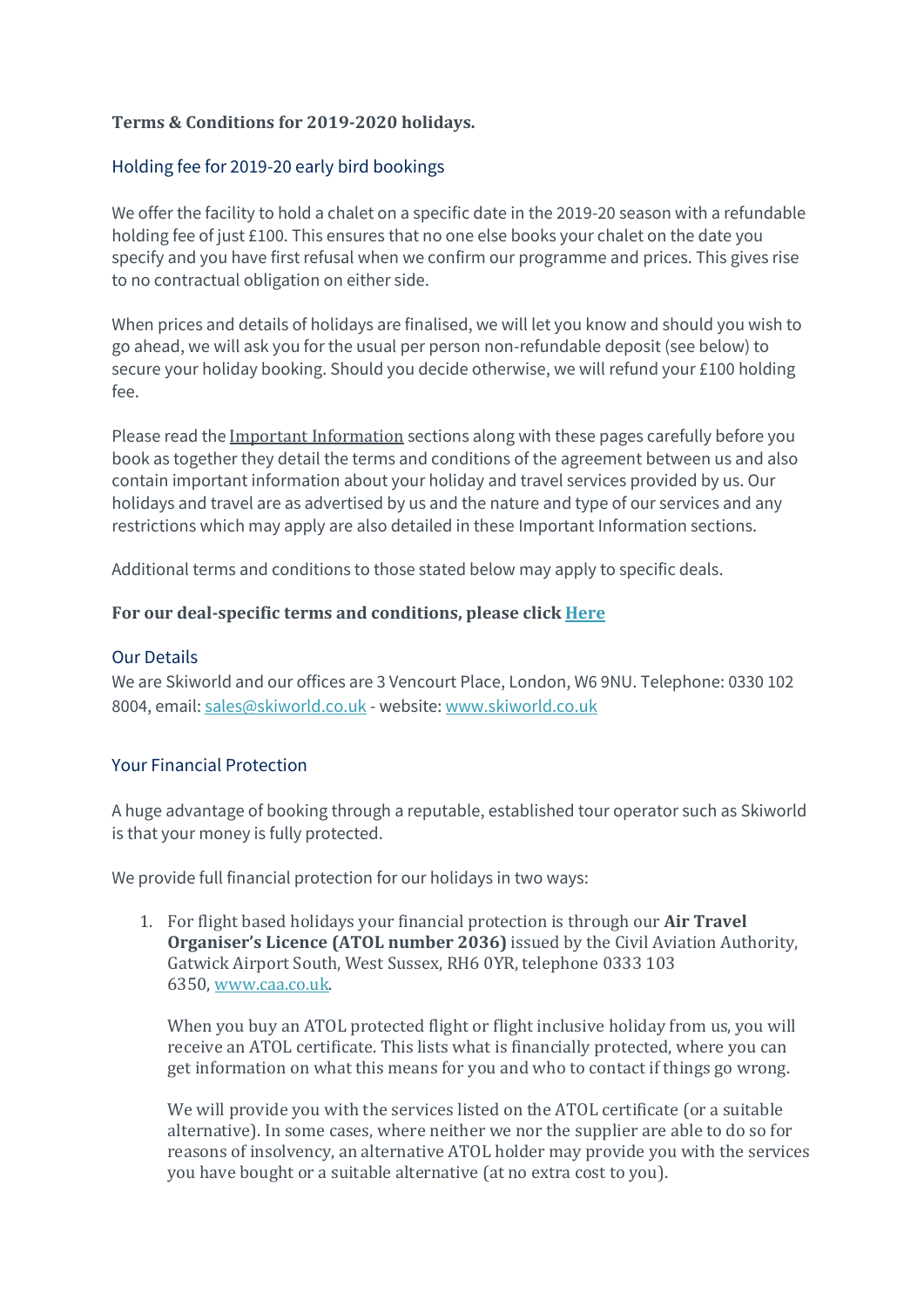You agree to accept that in those circumstances the alternative ATOL holder will perform those obligations and you agree to pay any money outstanding to be paid by you under your contract to that alternative ATOL holder. However, you also agree that in some cases it will not be possible to appoint an alternative ATOL holder, in which case you will be entitled to make a claim under the ATOL scheme (or your credit card issuer where applicable).

If we, or the suppliers identified on your ATOL certificate, are unable to provide the services listed (or a suitable alternative, through an alternative ATOL holder or otherwise) for reasons of insolvency, the Trustees of the Air Travel Trust may make a payment to (or confer a benefit on) you under the ATOL scheme. You agree that in return for such a payment or benefit you assign absolutely to those Trustees any claims which you have or may have arising out of or relating to the non-provision of the services, including any claim against us, the travel agent (or your credit card issuer where applicable). You also agree that any such claims may be re-assigned to another body, if that other body has paid sums you have claimed under the ATOL scheme.

If you book through a travel agent and you book a flight based package, all monies you pay to the travel agent are held by that agent on behalf and for the benefit of the Trustees of the Air Travel Trust at all times. This is subject to the agent's obligation to pay it to us for so long as we do not fail. If we fail, any money held at that time by the agent, or subsequently accepted from you by them, is and continues to be held on behalf of and for the benefit of the Trustees of the Air Travel Trust without any obligation to pay that money to us. When you buy a holiday not including a flight, all monies you pay to the travel agent are held by him on our behalf at all times.

2. When you buy a package holiday that does not include a flight, **financial protection is provided by our ABTA bond. Our ABTA number is V2151**. ABTA is the Association of British Travel Agents, 30 Park Street, London, SE1 9EQ, and their website is: [www.abta.com.](http://www.abta.com/)

We are obliged to maintain a high standard of service to you by ABTA's Code of Conduct. We can also offer you ABTA's scheme for the resolution of disputes which is approved by the Chartered Trading Standards Institute. Please see the section 'Problems and Holiday Complaints' for more information.

#### The Agreement Between Us

These booking conditions govern bookings made through any of our authorised channels i.e. on the internet, through our telephone reservations team or via any third party agent and you will be deemed to be bound by these conditions on confirmation of your booking through any of these channels. From time to time, due to changes to the law for example, we may need to update these booking conditions. The latest version can always be found on our website. If we make a significant change to our booking conditions after you have booked your holiday we will advise you.

If you have any questions relating to these booking conditions, please call us on 0330 102 8004.

The contract between us is made on the terms of these booking conditions and [Important](https://www.skiworld.co.uk/customer-services/Important-information)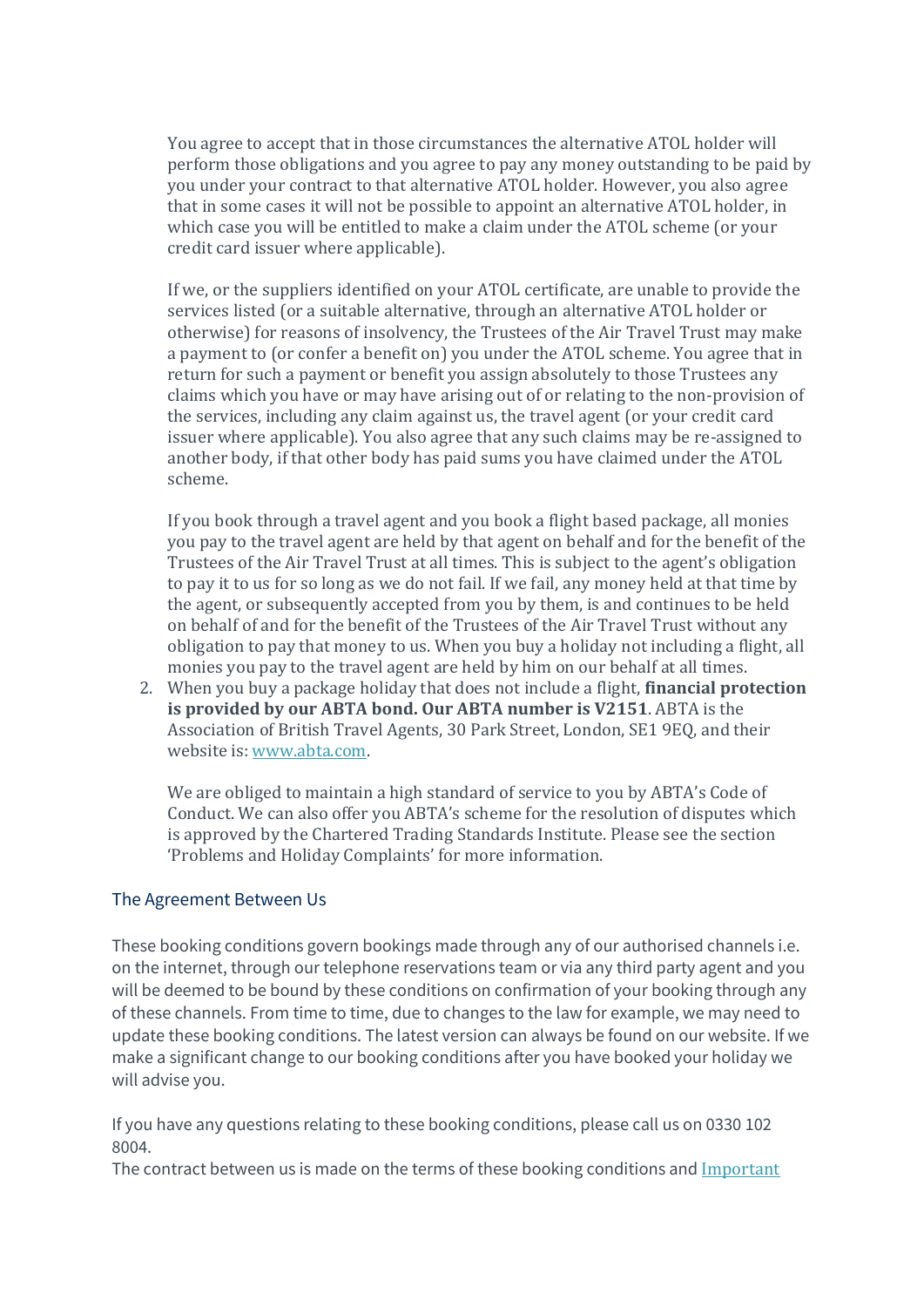[Information](https://www.skiworld.co.uk/customer-services/Important-information) which are governed by English Law. If you booked your holiday in any jurisdiction other than in Scotland or Northern Ireland (including any booking via the internet), this Agreement and any claim or dispute arising from or related to this Agreement, will be governed by English law and the courts of England and Wales shall have exclusive jurisdiction over any claim.

If you booked your holiday in Scotland or Northern Ireland the courts of these countries will have jurisdiction. Our contract with you is deemed to be made at the offices of Skiworld, 3 Vencourt Place, London W6 9NU.

The type of arrangements you book will decide if your contract is with us or another supplier of travel services. Your contract will be with us if you book at least two or more of the following services when the services are taken together and also either a) cover a period over 24 hours or b) include overnight accommodation: 1. transport 2. accommodation 3. other tourist services not ancillary to transport or accommodation which account for a significant part of the arrangements. We will need to be aware that you have booked more than one arrangement with us.

For all other arrangements, excluding accommodation only bookings, we are a booking agent for other suppliers and your contract will be with them. We accept no responsibility for their actions or omissions. Copies of the conditions of these suppliers are available on request and we recommend that you ask for these.

## Your Booking

You must be at least 18 years of age to book a holiday with Skiworld and if you are under 18 and travelling with us, an adult must accompany you. There may be other age restrictions on certain of our offers or services and these will be detailed in these offers or the descriptions of these services.

Our holidays may appear on websites operated by travel agents or other third parties. We have absolutely no control over the contents and practices of these websites. You access and rely upon the contents of these third party websites solely at your own risk. We accept no responsibility for the contents of and practices of any third party websites, including suppliers own websites, such as hotel pages. It is important to remember hotels may feature rooms on their website that are not available through tour operators or are named differently. You should therefore not rely on any descriptions which you view which are not on our website or in our printed material.

Please be aware that if you book through a travel agent, any advice or information they may give you which is not based on information given by us to them, is their responsibility. This includes descriptions and photographs. We cannot accept any responsibility or liability if incorrect or misleading information is given to you in these circumstances.

When you ask us or your travel agent to confirm your holiday booking you guarantee that you: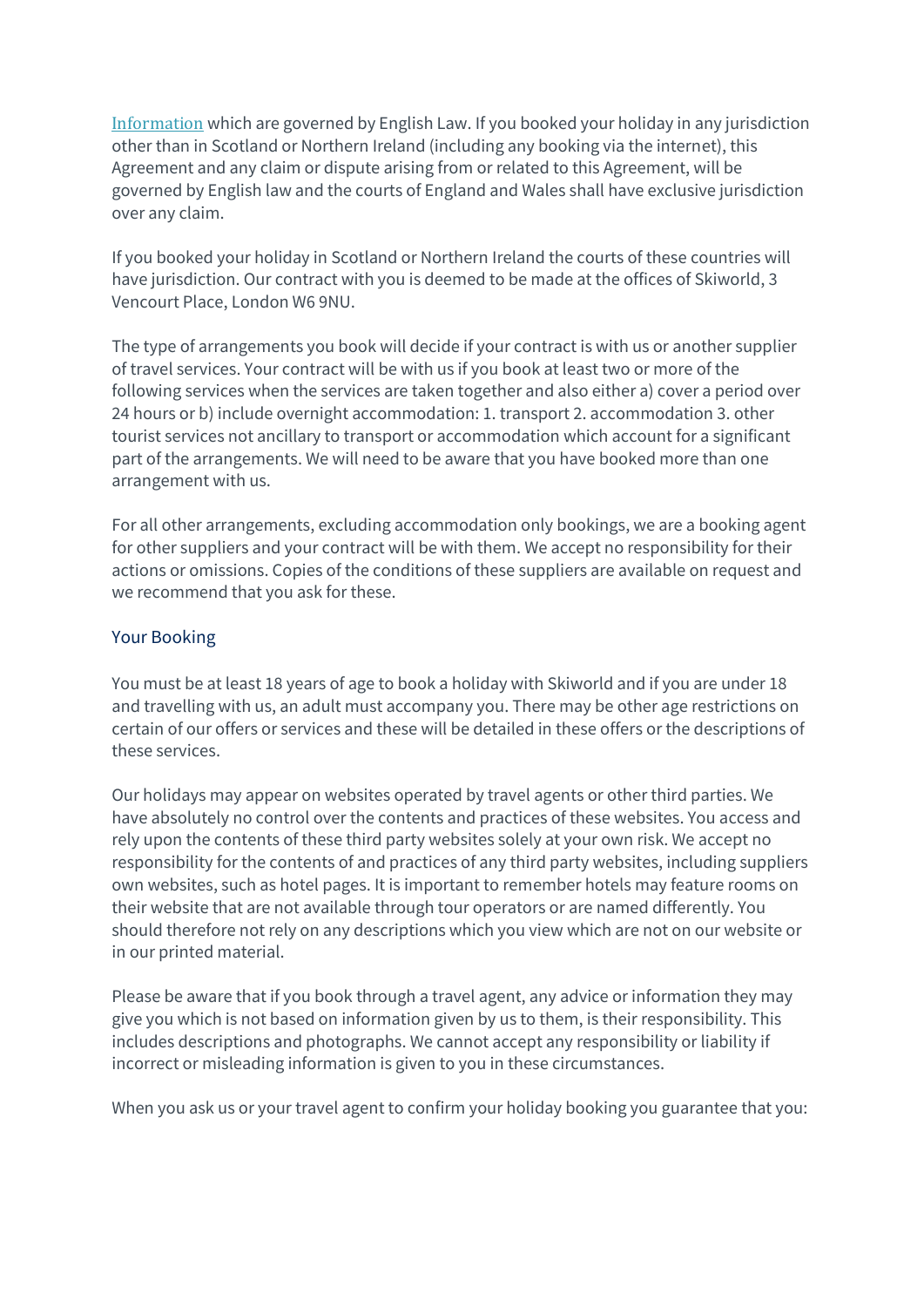a) have read these booking conditions which incorporates the information, restrictions and obligations set out herein and in our Important Information (including what is and what is not included in your booking)

b) have the authority to book and accept on behalf of your party, the terms set out along with any terms and conditions of carriage

c) accept that all this constitutes the entire agreement between us with regard to your booking and travel arrangements. No variations to these conditions shall be valid unless agreed by us in writing

d) consent to our processing personal information about you and members of your party in accordance with our privacy and data protection policy.

Whatever the number of people in your booking, once you have confirmed your reservation, we will only deal with the lead name for the booking in all subsequent correspondence of any kind. The lead booking name is the person responsible for:

a) ensuring the accuracy of personal details supplied

b) ensuring all Important Information and terms and conditions are passed to all members of the booking

c) passing on any information regarding the booking including (but not limited to) accommodation details, schedule changes and timings to members of the party and for notifying Skiworld of personal circumstances (such as reduced mobility or dietary requirements) of any member of the party.

# **It is a condition of booking with us that you (the group leader) and all others in your party, including children of any age, are adequately insured on holiday.**

#### Insurance – Important

It is an express condition of booking that you have adequate travel insurance offering cover for (but not limited to) delayed departure (outbound and inbound), too much snow as well as too little, resort closure due to unavoidable and extraordinary circumstances and hired equipment. You must ensure that your insurance covers you for all the activities you undertake in resort such as après-ski or heli-skiing and that your policy covers you for hired equipment if this is what you chose to do. No liability will be accepted by Skiworld for any clients travelling without adequate insurance. Please refer to the 'Useful Links' section of our website for more information.

## When You Book with Us

When you or your travel agent asks for your booking to be confirmed, or you book on our website, we will do our best to meet this request. If the arrangements you have asked to book are still available, we will send (by email) written confirmation in the form of a Confirmation Invoice.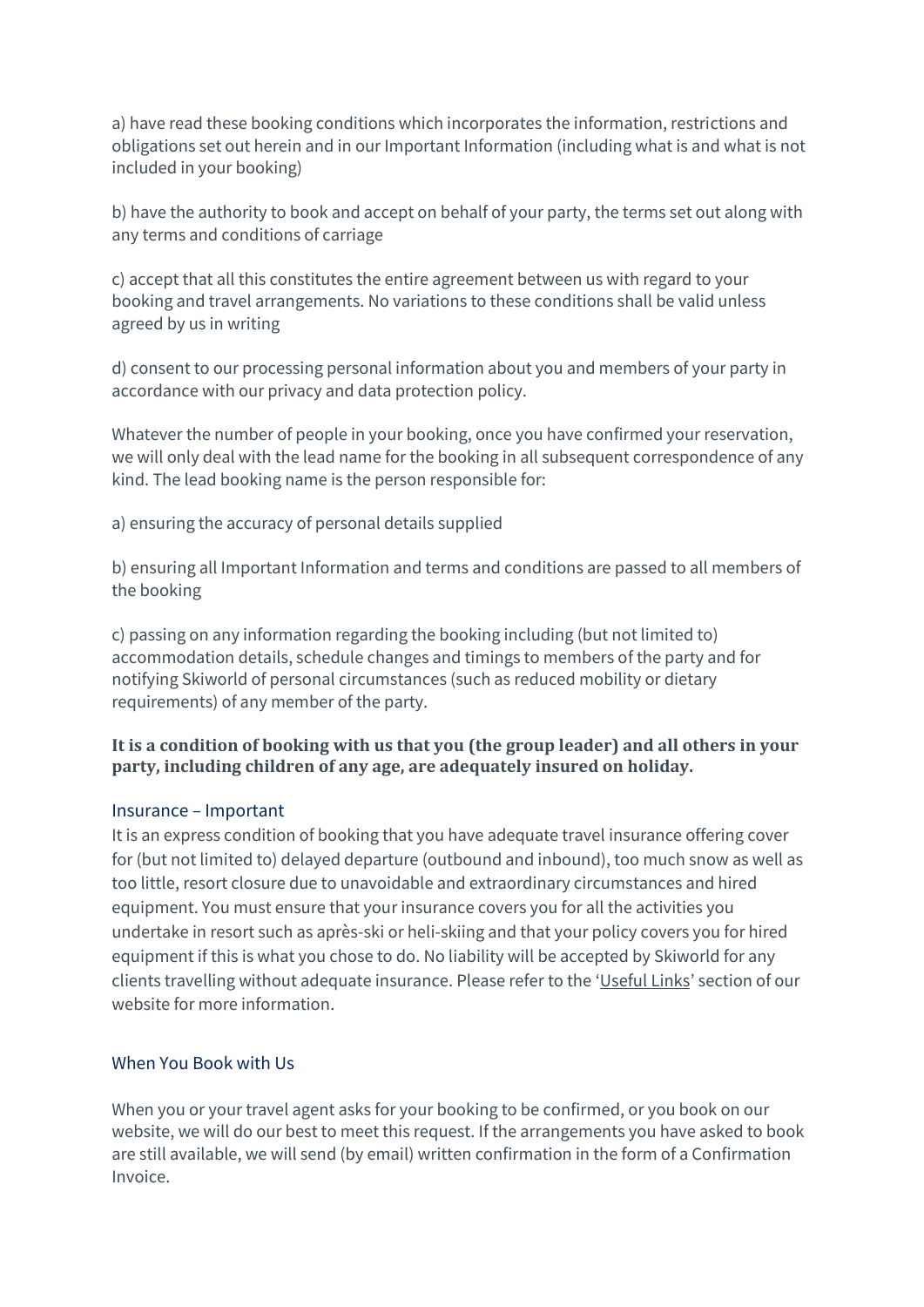A contract is not made until the date shown on our Confirmation Invoice. We aim to despatch Confirmation Invoices 2 – 3 days following receipt of your deposit and booking form. Please contact us if you do not receive an invoice within 7 days.

As verbal descriptions and telephone conversations are subject to interpretation and cannot be proved or confirmed, we accept no liability for these. Website bookings/quotes are also subject to technical error. Therefore, all telephone and website bookings and quotes are subject to our written confirmation and this is why it is important that you check your invoice as soon as you receive it.

There may be some instances where we are not able to confirm some of our arrangements straight away (such as flights or some ground arrangements) in which case this will be indicated on your invoice. A contract for these arrangements will only be made when we have confirmed them in writing, usually by means of an additional invoice. Errors in costings are very rare. However, if there is an obvious error on your invoice we reserve the right to correct this as soon as we are aware of it.

Please be aware that any monies paid in order to go ahead with a request for flights or accommodation constitutes a commitment to proceed with the booking if your request can be fulfilled. Such monies are non-refundable unless the request cannot be fulfilled.

If you wish clarification of information or to include things in your contract, please request these in writing and we will confirm our acceptance in a written confirmation.

### Your invoice

As our invoice constitutes the contract between us, it is your responsibility to check the invoice carefully as soon as you receive it. You must make sure that all the details are correct. If this is not the case, it is important that you **inform us within 24 hours** of receiving your invoice. Failure to do so may result in administrative charges being applied for booking amendments. Items or services not mentioned on your invoice will not be supplied (this includes dietary requests).

If we have not heard from you within 24 hours, we will presume that all details are correct. Any changes you make to your booking after this time will incur an amendment fee and in the case of a scheduled airline this can be as much as 100% of the cost of the flight.

If there is any change to any of the details discussed at the time of booking, before the Confirmation Invoice is issued, we will notify you promptly of any new or changed details, including a change to the total price (if any).

#### You and Your Party's Contact Details

When you book with us via our website or ask that documentation (which may include econfirmations and e-tickets) be sent to you by email, we will use the email address you have given us. We assume that this address is correct and that you check it regularly and, importantly, that you accept the risks associated with this means of communication. We cannot be held responsible if we have sent emails to you and you fail to receive them (due to a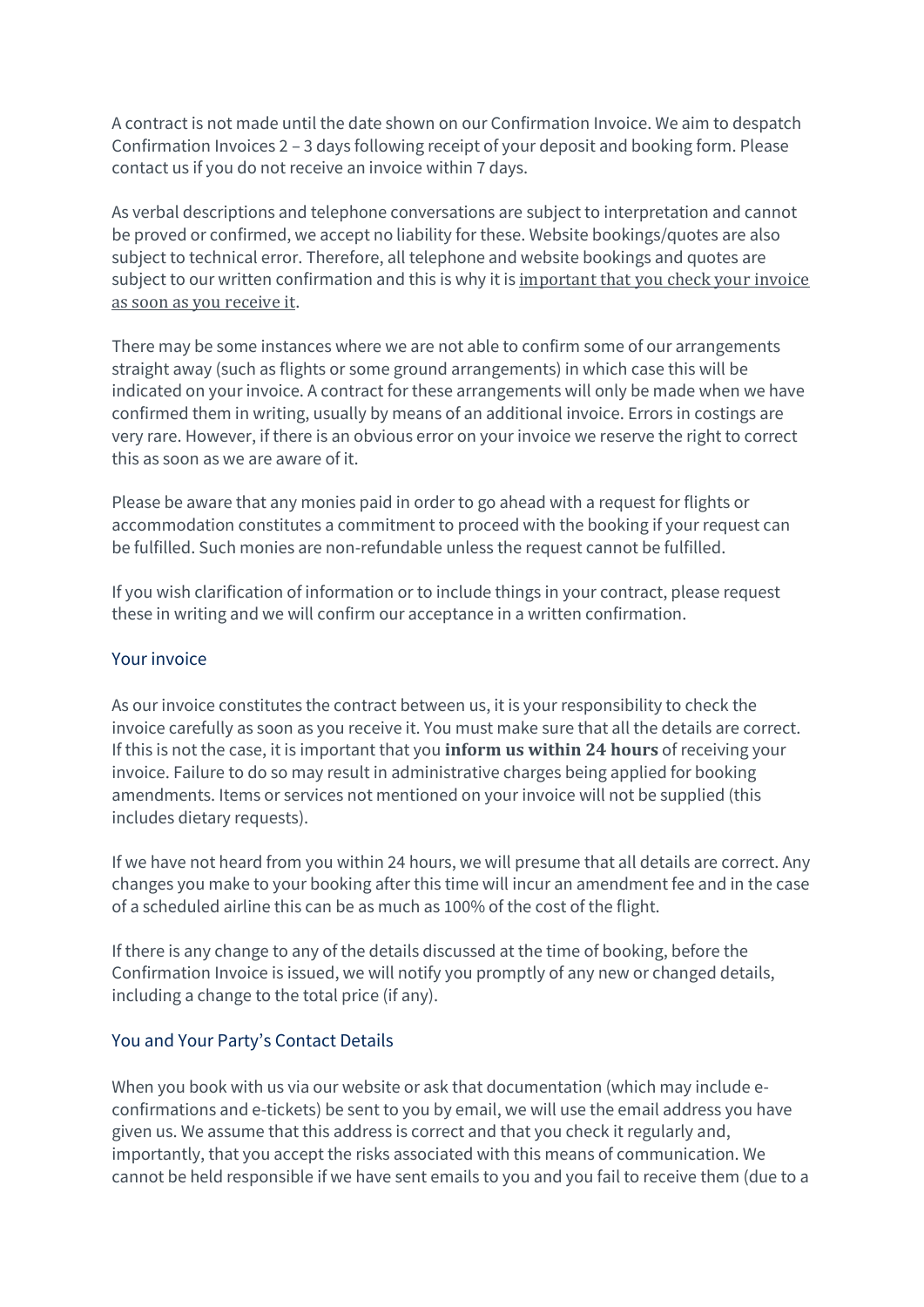full inbox for example or spam filter). So please check you have received all documentation promised and that all the details therein are correct.

It is important that you must provide us with all the names and dates of birth of the people in your party within 24 hours of booking along with any other Advanced Passenger Information (API) required. Failure to do this may mean your booking is not confirmed.

The names you supply must be exactly as they appear on passports. It is your responsibility to ensure that these are correct as changes to scheduled flights (including spellings of names, as well as times) may incur a 100% cancellation charge by the airline.

All contact information will be held in line with our privacy policy which can be [read](https://www.skiworld.co.uk/customer-services/Privacy-policy) here.

## Options on Holidays

For certain departure dates we may hold an option on your chosen accommodation for up 24 hours (unless otherwise specified). After this, it will be expired automatically unless you have confirmed your booking with a payment.

Please be aware that an oral request or provision of an option does not give rise to contractual obligations to you or to Skiworld and may be cancelled by either party. We do not hold options on late availability prices or for holidays on peak dates. All options expire at the end of the date stated.

# Paying for Your Holiday

A deposit per person is required to secure your holiday unless you book within 10 weeks of departure in which case full payment is required.

Please note: All payments (deposits, balances and/or full payments) must always come from one source i.e. the lead name on the booking. If this condition is not adhered to, a charge of £20 per transaction will be made for multiple card payments or transfers.

If we have secured additional scheduled or low-cost flights for your booking, or if you have added a specific extra to your booking, we will take payment to cover any additional costs incurred at the same time as taking your deposit. Please note that these are non-refundable in the event of cancellation. It is your responsibility to ensure that you have sufficient funds to complete the transaction and you have the correct authority to act on behalf of the credit/debit card holder, where applicable.

## 1. Deposits

The amount of the deposit will be specified at the time of booking and will vary according to your holiday arrangements. This is because some suppliers including airlines require full payment at the time of booking. In this case these amounts are non-refundable and this can be as much as 100% of the holiday price.

We reserve the right to increase or decrease these amounts and will notify you at the time of booking. We also reserve the right to amend the means by which payment should be made for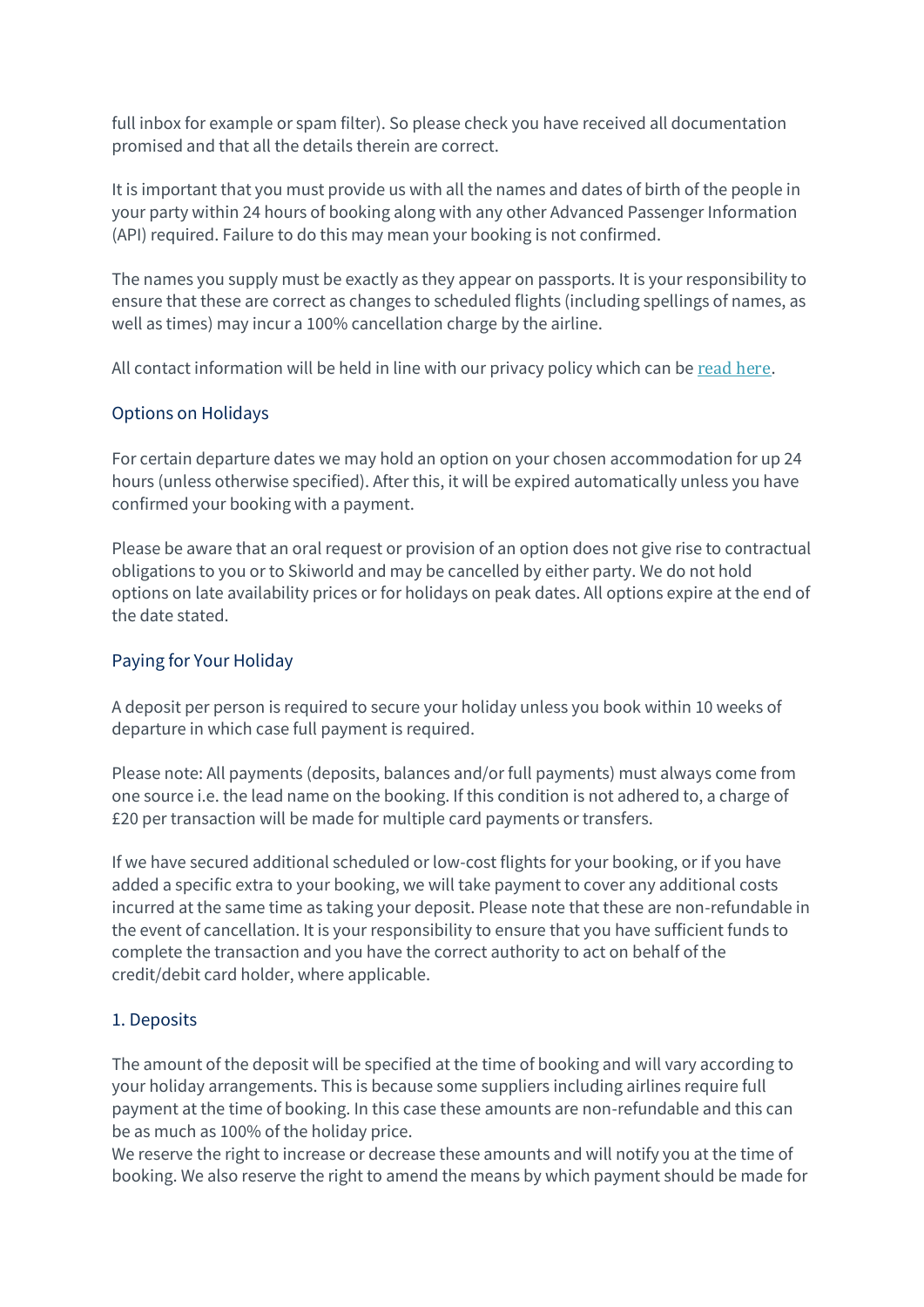your holiday without notice. Our reservations team and website will have the most up to date information.

Deposits can be paid using the following methods:

- 1. **Bank transfer** to Skiworld sort code: 20-36-08, account number: 20600504. Please be sure to quote your Skiworld booking reference on your transfer
- 2. **Cheque.** Please make cheques payable to Skiworld Ltd and write your Skiworld booking reference on the back of the cheque
- 3. **Credit or debit card.** Please note we do not accept AMEX

If your deposit is not paid in time your travel arrangements will be not be confirmed and your option (if applicable) cancelled.

Once paid, your booking deposit and any amendment charges are non-refundable except in the circumstances specified. Deposits may be claimable on insurance, subject to terms. All money paid to your travel agent will be held by the agent on our behalf.

# 2. Final Balances

We will send you a confirmation invoice detailing the remaining amount to pay for your holiday and stating when this should be paid.

If this is not paid on the date specified (usually at least **10 weeks** before your departure), we will cancel your booking and your deposits retained. In this instance cancellation charges may also apply and these may be up to 100% for certain services supplied.

Final balances or full payments (when bookings are made within 10 weeks of departure), can be paid by bank transfer or cheque. Please note we do not accept payments by debit or credit card for final balances or full payments up to 5 weeks before departure. We reserve the right to amend this and our sales team will be able to advise you as to the dates applicable for various payment methods for your booking.

Travel documents will not be dispatched until full payment has been received.

## The Price You Pay

Please refer to our Important [Information](https://www.skiworld.co.uk/customer-services/Important-information#whatsincluded) and then your invoice regarding what is included and what is not included within your holiday price.

Our prices are correct at the time they are published on our website or in any printed material. We reserve the right to increase or decrease our prices at any time prior to booking. As our website is updated once a day, we will be able to tell you or your travel agent the up-to-date price of your chosen holiday prior to confirming your booking when you contact our reservations team.

To help you make the most of your holiday, we are delighted to offer the facility to book extras (such as ski packs). It is best to book these at the time you book your holiday. If you decide to add extras at a later stage, they are subject to availability and assuming it is possible to add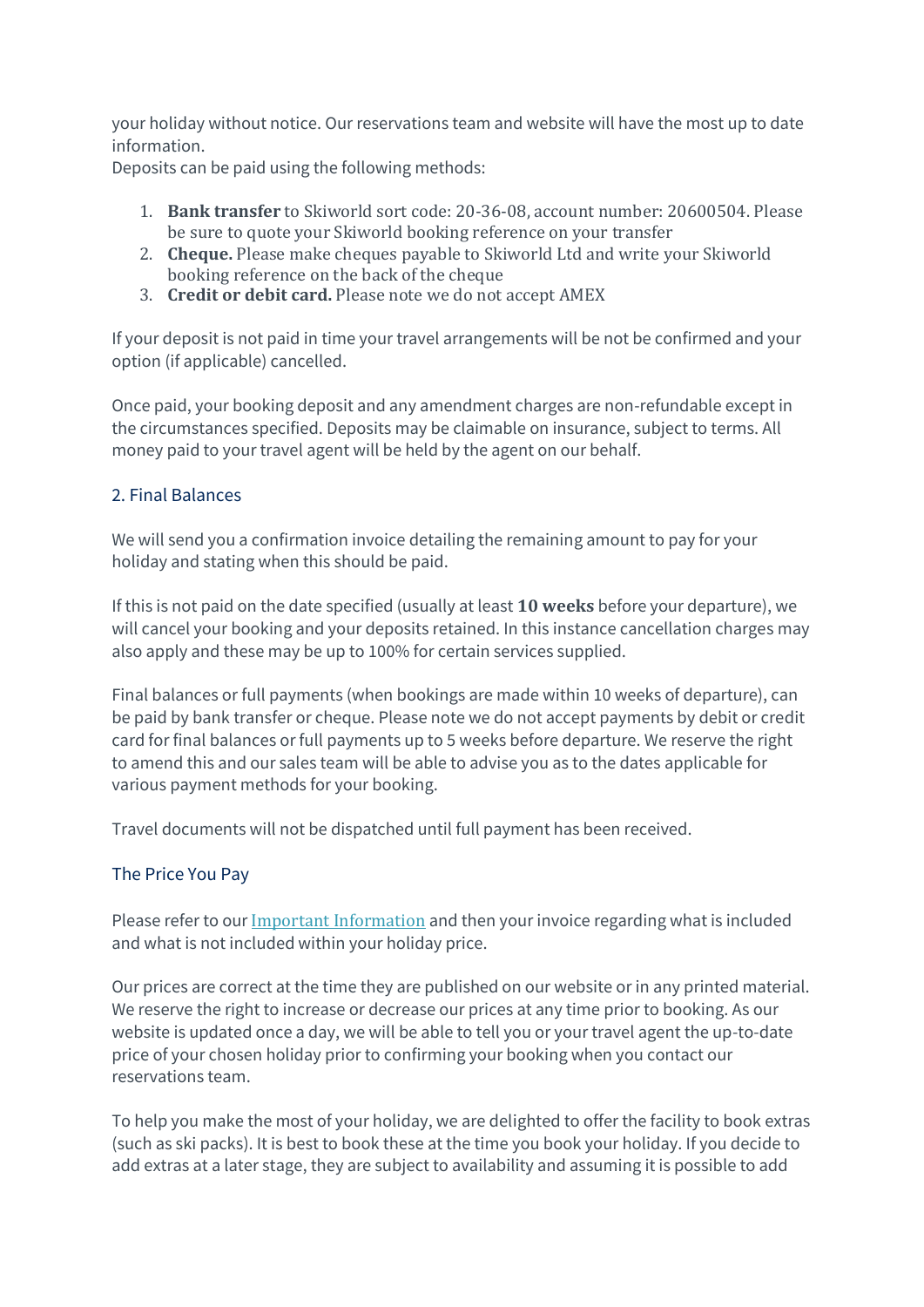them, you will be charged the price applicable at the time they are booked and not when you booked your holiday.

Please bear in mind that as chalets offer set menus, we reserve the right to make an additional charge for special dietary requests. Such charges start from £35pp.

With our self-catering accommodation, we have an allocation of rooms/apartments. When this allocation is full, it may be possible for us to request additional rooms. Extra to allocation rooms are not always offered to us at the same special rates as those we have on allocation.

The price of our air holiday packages includes an amount per person as part of the ATOL Protection Contribution (APC) we pay to the CAA. This charge is included in our advertised prices.

All price promises on the website and in our printed material relate to full-priced holidays only and not to any late availability or discounted holidays. Please note that early booking offers, special discounts and child or group reductions may be changed or withdrawn at any time, and are subject to restrictions.

# Price Changes After Booking

Once you have booked, subject to the correction of errors or omissions, we will only change the price of your holiday in certain circumstances: changes in the price of the carriage of passengers resulting from changes to the cost of fuel or other power sources, the levels of taxes or fees imposed by third parties including tourist taxes, landing taxes or embarkation or disembarkation fees at ports or airports or exchange rates mean that the price of your travel arrangements may change after you have booked. However, there will be no change within 20 days of your departure.

We will absorb, and you will not be charged for, any increase up to 2% of the price of your travel arrangements, which excludes insurance premiums, and any amendment charges. You will be charged for an amount over and above that. We will only pass on an increase above this amount, plus an administration charge per person together with an amount to cover travel agents' commission if the booking was made through a partner travel agent. These changes will be shown in an Amendment Invoice.

If this means that you have to pay an increase of more than 8% of the price of your holiday price (excluding admin charges), you will have the option of accepting a change to another holiday if we are able to offer one (if this is of equivalent or higher quality you will not have to pay more but if it is of lower quality you will be refunded the difference in price), or cancelling and receiving a full refund of all monies paid, except for any amendment charges.

Should you decide to cancel for this reason, you must exercise your right to do so within the time period shown on your Amendment Invoice. We will also provide a refund of insurance premiums paid to us if you can show that you are unable to transfer or reuse your policy.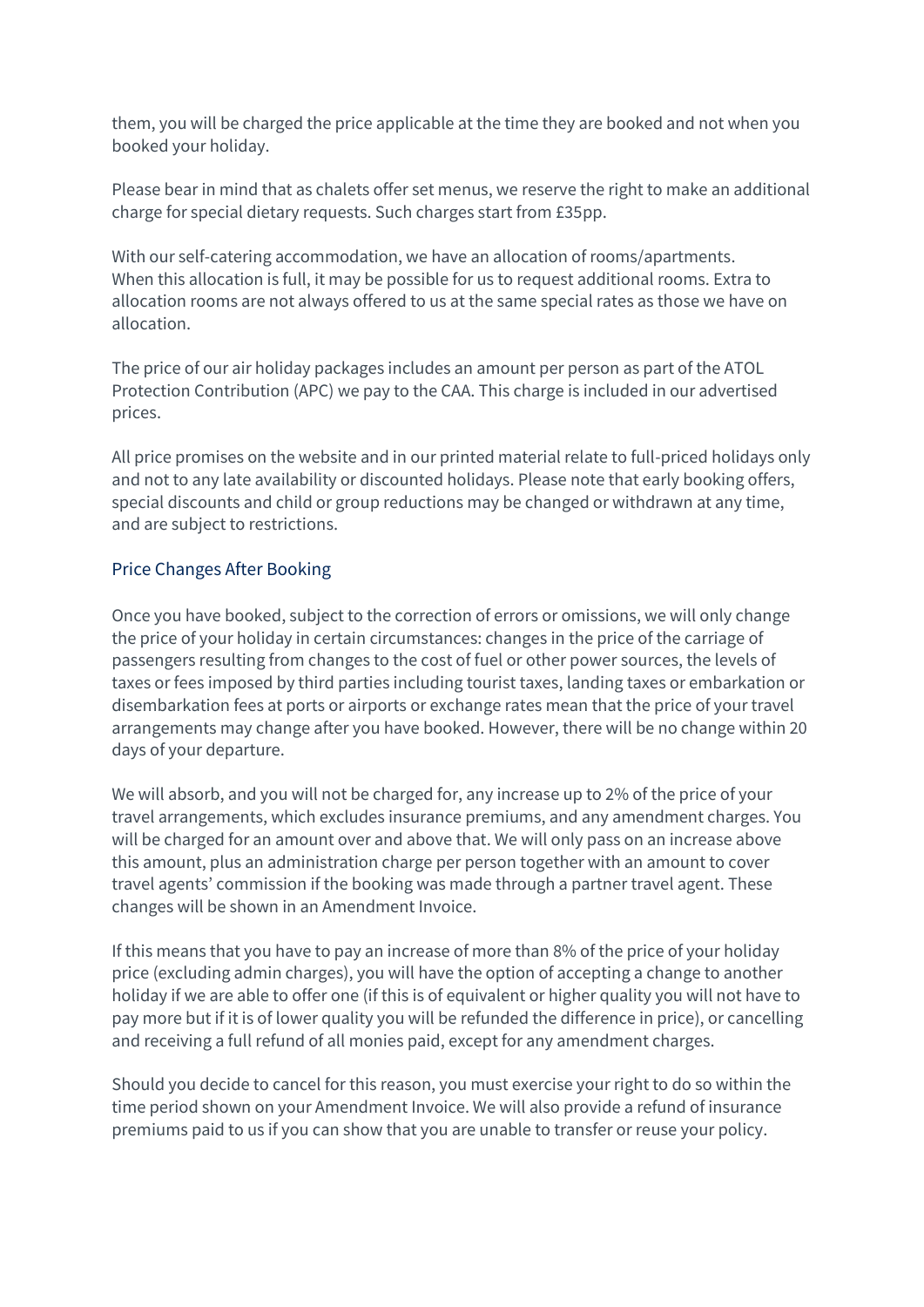Should the price of your holiday go down due to the changes mentioned above, by more than 2% of your holiday cost, then any refund due will be paid to you. We will deduct from this refund our administrative expenses incurred. However, please note that travel arrangements are not always purchased in local currency and some apparent changes have no impact on the price of your travel due to contractual and other protection in place.

The price quoted on your Amendment Invoice is guaranteed unless you change your holiday. Any increases in our costs which occur after this will be borne by us. Please remember that promotional offers and discounts are only valid at the time of booking and cannot be applied retrospectively.

Should you instruct your debit/credit card company to 'charge back' any payments properly due from you in respect of your booking, we will charge you an administration fee of £10 per incident plus any associated costs. We further reserve the right to cancel your booking and take legal action against you for recovery of the outstanding money.

Our website prices are based on the exchange rates and other costs prevailing on 21/12/18: **EUR 1.11, CHF 1.26, USD 1.27, CAD 1.72, YEN 142**.

## Cancellations and Amendments by Us

## If We Amend/Change Your Booking

Our aim is always to provide you with exactly the holiday you have booked. However, as we plan our holiday arrangements many months (sometimes a year) in advance, some things may change. So occasionally it is necessary to make changes to the holidays as described and we reserve the right to do this at any time.

Most of the changes we are obliged to make are minor changes to arrangements for which no compensation or refund is due.

For example, we reserve the right to move bookings of up to 4 people to an alternative chalet of a similar or higher standard in the event that there are no other bookings in the original chalet.

Your invoices will always show the latest planned route timings and these will be subject to change. The times on your tickets or e-tickets may also change due to circumstances beyond our control but it is important that you check these as soon as you receive them in case they differ from the estimated timings on your invoice.

Any changes to the actual airline after you have received your tickets will be notified to you as soon as possible and in all cases at check-in or at the boarding gate. Other examples (not exhaustive) of minor changes are given below.

**Minor changes:** alteration of airline/flight routing, of aircraft type, or carrier, of overseas arrival airport/seaport/station, of outward/return flights/travel timings by less than 12 hours, change of accommodation to another of the same or higher standard and any other change not specified as a major change (see below).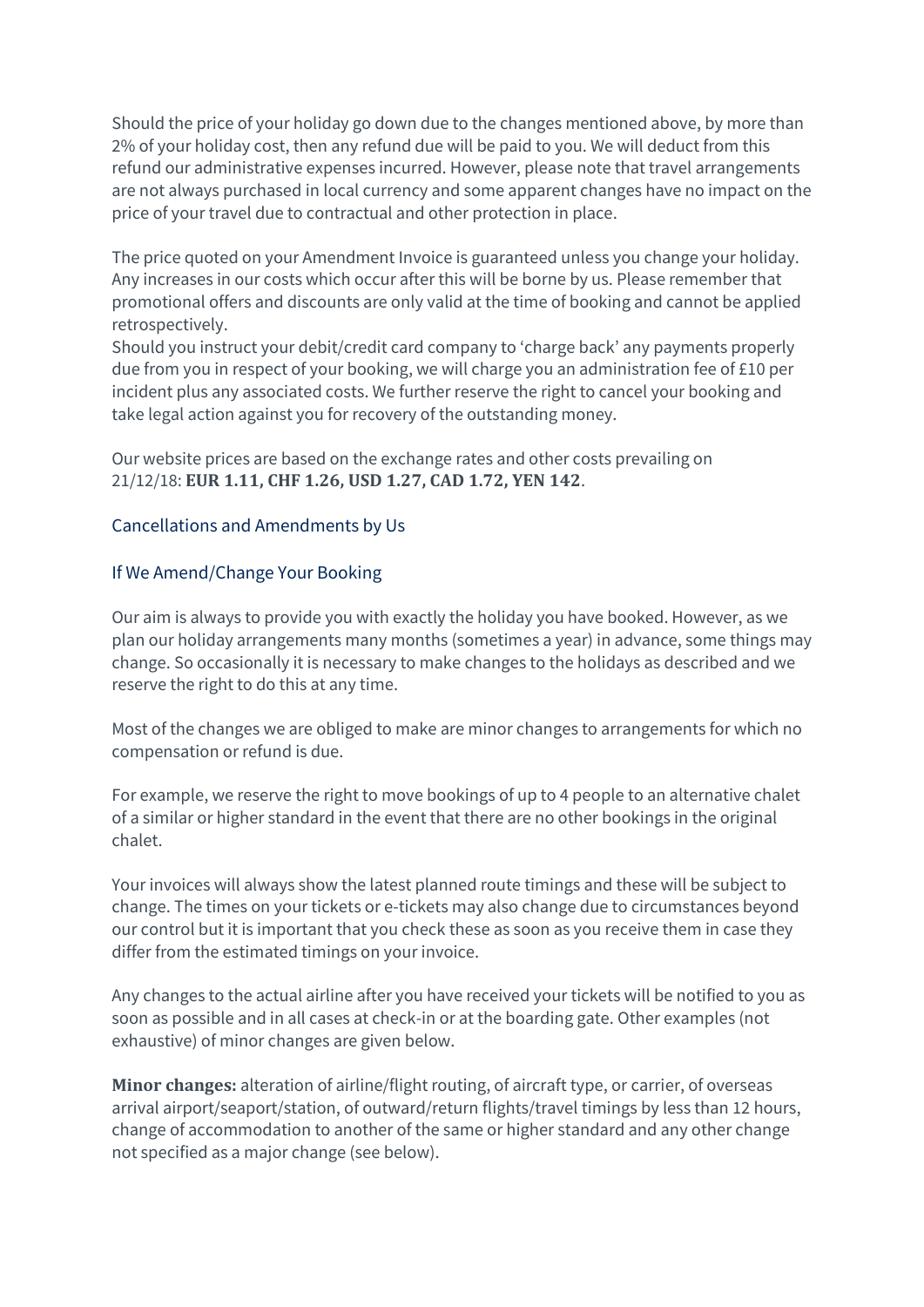If we are forced to make major changes (as or similar to those defined below) we will advise you as soon as we are in a position to do so and you have a number of options (subject only to the section on Events Beyond our Control below).

**Major changes:** change of UK airport (excluding airports in the same region e.g. Gatwick, Heathrow, Luton, City Airport or Stansted and departure points London and Folkstone), resort, flight times by 12 hours or more, or to a lower standard (including Skiworld's rating) of accommodation and cancellation of holiday.

If we are obliged to make a major material change to the holiday you have booked and for which you have received a confirmation invoice, or if we cancel the holiday within 62 days of the original departure date you may choose to:

(a) accept the new holiday arrangement offered by us (which may involve a change of resort) (b) purchase a replacement holiday from us at the current selling price, if one is available or (c) cancel your holiday and receive a full refund. We will pay compensation as detailed unless the change is for reasons beyond our control as described below. We will have no other liability to you.

We will always refund the difference in price if the replacement holiday is of a lower standard and price. You must notify us of your choice within 7 days of our offer of alternative holiday arrangements. If you do not, we will assume your acceptance of the new holiday arrangement.

# If We Cancel Your Holiday

We reserve the right to cancel your booking. We will not cancel less than 62 days before your departure date, except for:

- a) events beyond our control (see below)
- b) failure by you to pay deposits or balances by the due date

c) failure to achieve the minimum number required for the package to go ahead (this number will be provided to you with the holiday description, along with the time limit for us to tell you if the package has to be cancelled)

If you holiday is cancelled, you are entitled to either a full refund of all monies paid or an alternative holiday of comparable standard from us if we are able to offer one. We will refund any price difference if the alternative is of a lower value.

In either instance we will pay compensation as detailed unless we cancel the holiday due to one of the events described in Events Beyond our Control.

## Compensation

Notification of major change more than 63 days before departure £0,

62-43 days £10 pp; 29-42 days £20 pp;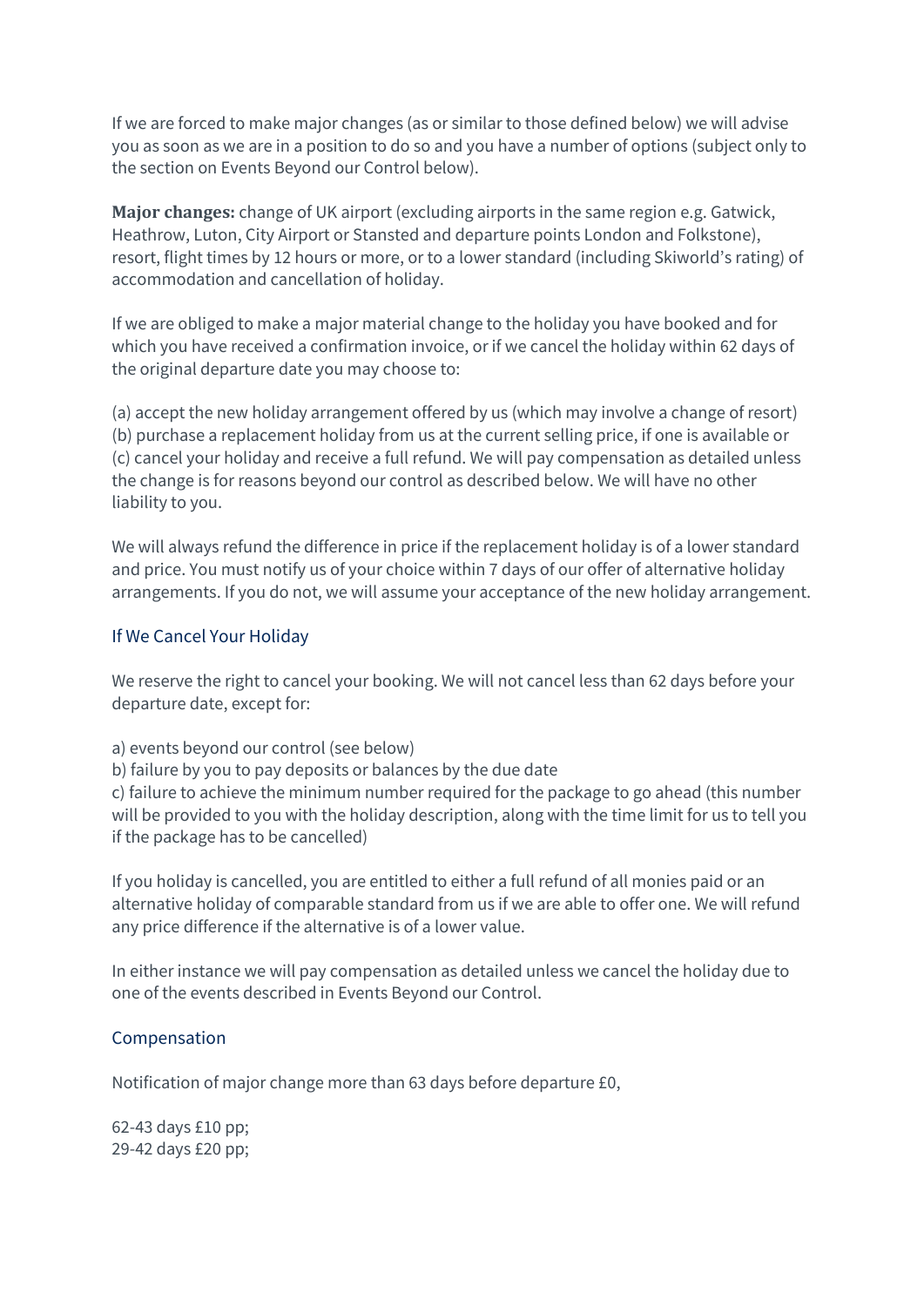15-28 days £25 pp; 0-14 days £30 pp.

We shall be under no further liability to you, nor shall we be liable for any costs or expenses outside the holiday cost.

Compensation will be paid to each full fare paying adult in the booking. Any children not paying the adult price will receive 50% of these amounts. Children or adults on free places will not receive any standard payment.

# Events Beyond Our Control

We will not pay compensation if we have to cancel or change your arrangements in any way because of unavoidable or extraordinary circumstances. Unavoidable and extraordinary circumstances means situations beyond our control, the consequences of which could not have been avoided even if all reasonable measures had been taken. These can include, for example, war, riot, political instability, industrial dispute, terrorist activity and its consequences, natural disasters (such as avalanches), nuclear disaster, fire, adverse weather conditions, epidemics, technical problems with accommodation or transport, closure or congestion at airports, stations or ports, cancellations or changes of schedule by carriers or alteration of aircraft type by suppliers, or suppliers ceasing to operate due to adverse weather conditions and all similar events outside our or their control or any similar events.

## Cancellations and Amendments by You

If you wish to amend or cancel your booking after our confirmation invoice has been issued, the person who made the booking or your travel agent must ensure this request is sent to us in writing. We cannot accept verbal amendments or cancellations.

## If You Amend/Change Your Booking

If you wish to change any details of your booking we will do our best to make these amendments but it may not always be possible and the costs may increase closer to your date of departure. Any request for changes must be made in writing by the person who made the booking or your travel agent. If we are able to make the changes requested, you will be required to pay an amendment charge and any further costs we incur in making the alterations requested. Skiworld amendment charges are £35 per change per person if more than 70 days before departure. Within 70 days of departure the fee will be £50 per change per person.

If you wish to add a person to your booking or add ski packs, we cannot guarantee that this can be done and such changes cannot always be accepted within 14 days prior to the date of departure.

In the case of major changes (such as those that will lower the basic price of your holiday or that would cause your holiday to cease being a package holiday) these will be treated by us as a different holiday and cancellation charges apply. Changes to your accommodation and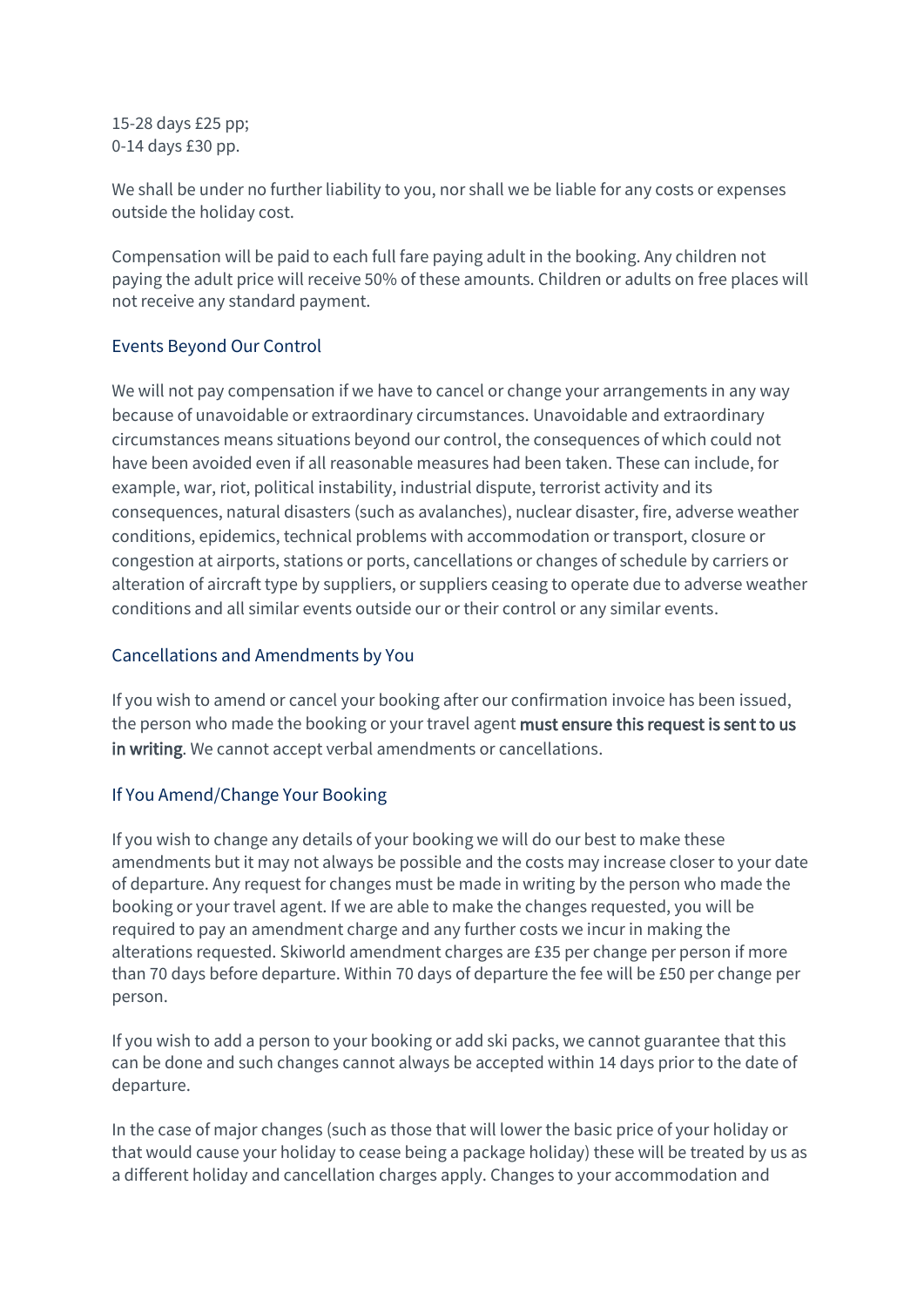flight within 62 days prior to departure will also be treated by us as a different holiday and will also incur cancellation charges.

The price of your new arrangements may not be the same as when you originally booked. The new price will be that which applies on the day we received the written request from you or your travel agent requesting the change.

If you wish to make a change to your holiday whilst in resort (i.e. extending or reducing your holiday or changing accommodation) this will be subject to availability. Any such changes must be advised to us in writing either via our local office or our head office in London. Any additional costs including administration fees must be paid in advance.

Most scheduled carriers and some charter carriers, other than our own, prohibit changes (including name changes and times) and require that new tickets be purchased or charge a high amendment fee. These charges will be passed on to you.

Once tickets (including e-tickets) have been issued and sometimes even before they have been issued, any changes at all to the ticket (including initials) will result in you having to pay for the cancelled ticket and buy a new ticket at the full cost. Therefore, it is important that you take great care when providing names and departure details.

## If You Cancel Your Holiday

To cover the cost of processing your cancellation and to compensate us for the risk that we may not be able to resell your holiday, the cancellation charges below are payable (including extras) from the date we receive written confirmation. The more notice you give us, the less we charge. The person who made the booking is responsible for this charge.

Please remember that for some holiday arrangements (in particular scheduled carriers) the cancellation charges may be 100% cancellation fee as soon as the booking is made and the ticket issued. In these instances, the charges below are as a % of the cost of all the remaining arrangements and the non-refundable charges will be added to these.

In some cases, you may be able to transfer your booking to another person who satisfies all the conditions of your booking. Please call us to see if this is possible and see the section below 'Transferring Your Booking'. Both you and the new traveller are responsible for paying all costs incurred in making the transfer.

The number of days prior to departure is taken to be from the day on which written notice is received by us: cancellation 70 days or more prior to departure = loss of deposit

## **Europe**

56-62 days = 35% 28-55 days = 55% 14-27 days = 75% 13-7 days = 95%

6 days or less = 100%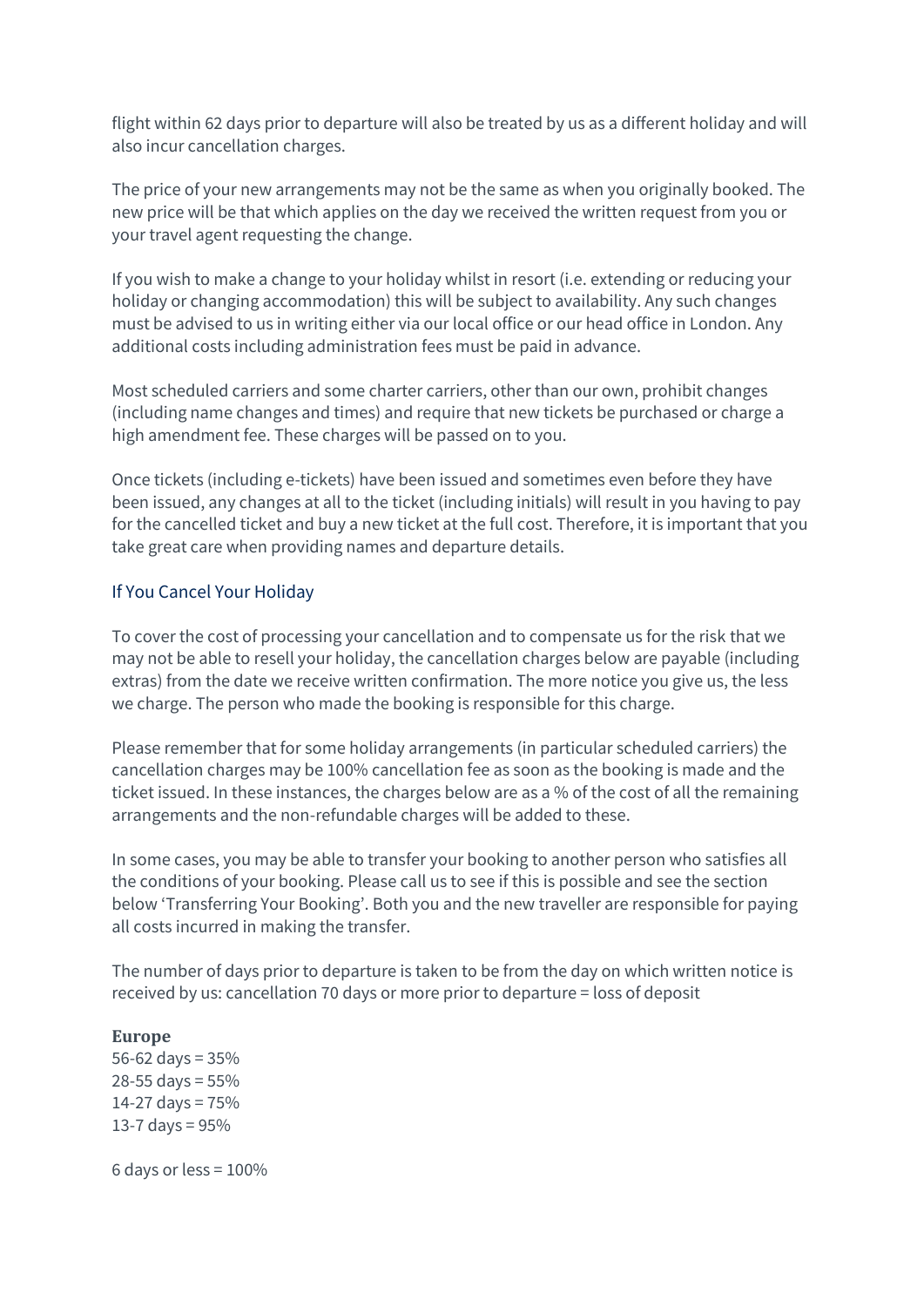### **USA, Canada, Japan, all other destinations** 56-62 days = 35%  $0 - 55$  days =  $100\%$

Note: if the reason for the cancellation is covered under the terms of your insurance policy, you may be able to reclaim these charges.

You can cancel your booking without paying cancellation charges if the performance of your package is significantly affected by unavoidable and extraordinary circumstances. In such an event, we will arrange for your booking to be terminated and for you to receive a full refund. We will be under no further liability to you.

Once you have cancelled your booking we will send you a cancellation invoice (by email). If you have not received this within 14 days, please contact us.

#### Important – price changes due to cancellations

As much accommodation is priced according to the number of people staying there, if cancellation of a party member results in under occupancy of a room, apartment or chalet, the cost of the holiday for those remaining will increase as they must pay the appropriate empty bed charge.

Cancellations may also affect your entitlement to discounts and promotions (see the relevant terms and conditions) such as a whole chalet discount. Such changes to costs as a result of reductions in numbers of your party will be shown on a new invoice.

#### Transferring Your Booking

If you are staying in Skiworld accommodation and travelling to your destination on a Skiworld charter flight and you are prevented from travelling, you may be able to transfer your booking to another person provided:

i) The booking does not include services provided by suppliers who will consider the booking cancelled if changes are made

ii) Your arrangements remain exactly the same as the original booking

- iii) The replacement person takes on the exact cost of your holiday as paid by you
- iv) You must put your request to transfer your booking in writing

v) That person confirms in writing their acceptance of the terms of our agreement

vi) That person must show us new evidence of their insurance (as any premiums paid by you cannot be refunded)

vii) You pay an amendment fee the amount of which will depend on when we are notified of the change.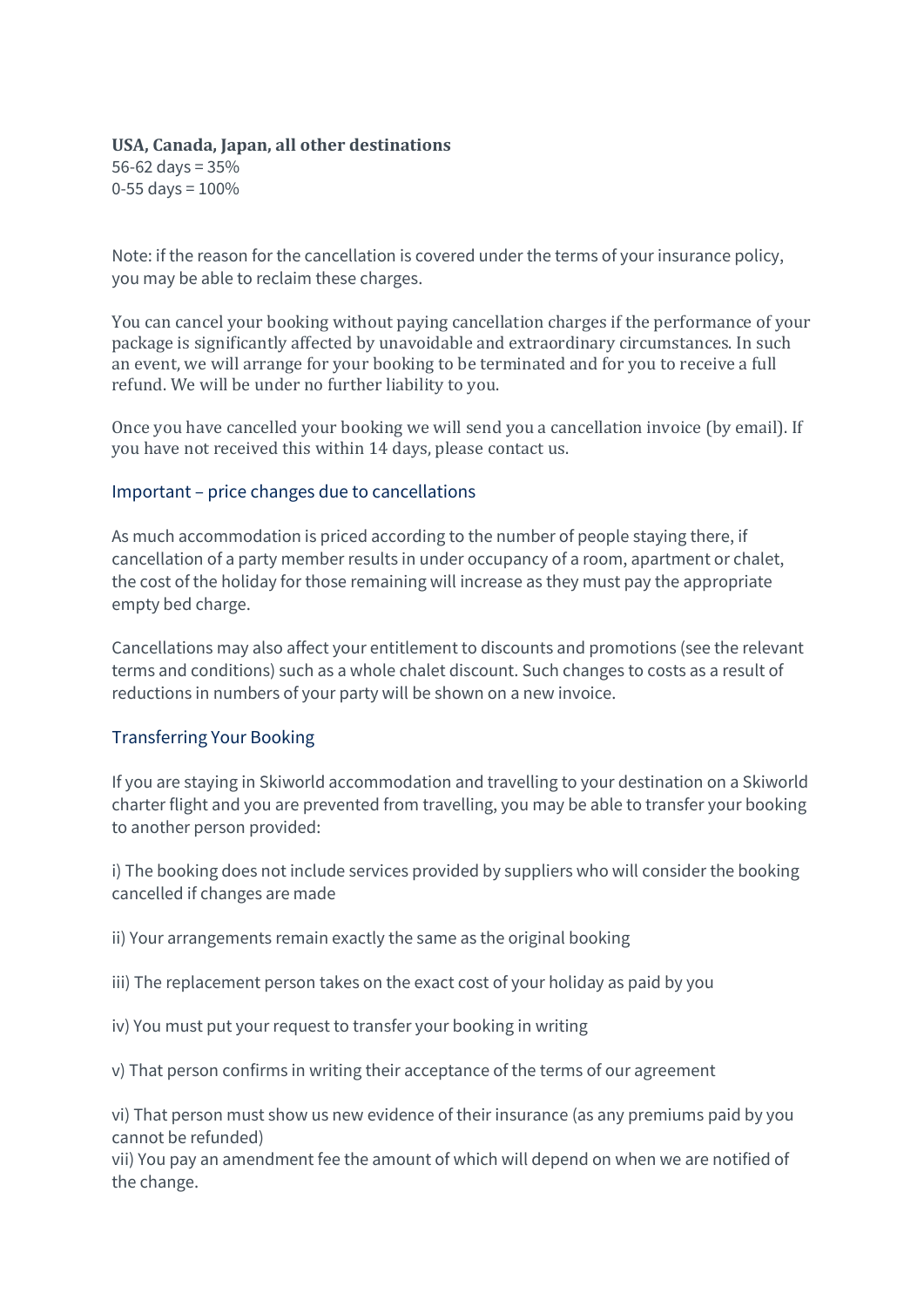viii) You will remain responsible for the payment of any balances relating to your holiday should that person be in default of payment

ix) You cannot transfer a booking within 14 days of travel. In all other instances cancellation charges will apply. Please call us as soon as possible so we can advise if transferring to another person is possible for your booking.

# Cancellation by you due to unavoidable and extraordinary circumstances

You have the right to cancel your confirmed holiday before departure without paying a cancellation charge in the event of "unavoidable and extraordinary circumstances" occurring at your holiday destination or its immediate vicinity and significantly affecting the performance of the holiday or significantly affecting the transport arrangements to the destination. In the circumstances, we shall provide you with a full refund of the monies you have paid but we will not be liable to pay you any additional compensation.

Please note that your right to cancel in these circumstances will only apply where the Foreign and Commonwealth Office advises against travel to your destination or its immediate vicinity. For the purposes of this clause, "unavoidable and extraordinary circumstances" means warfare, acts of terrorism, significant risks to human health such as the outbreak of serious disease at the travel destination or natural disasters such as floods, earthquakes or weather conditions which make it impossible to travel safely to the travel destination.

# Our Liability to You

You must inform us without undue delay of any failure to perform or the improper performance of the travel services included in this package. If any of the services included in your package are not performed in accordance with the contract, or are improperly performed, by us or the travel service suppliers, and this has affected the enjoyment of your travel arrangements, you may be entitled to an appropriate price reduction or compensation or both.

We will not be liable where any failure to perform or improper performance of the travel services is due to:

- 1. You or another member of your party
- 2. A third party unconnected with the provision of the travel services in the package and is unforeseeable or unavoidable or
- 3. Unavoidable and extraordinary circumstances, which means a situation beyond our control, the consequences of which could not have been avoided even if all reasonable measures had been taken.

The following applies where we are providing a holiday package. If we are providing transport only or accommodation only, or are acting as a booking agent, this section does not apply to you and we accept responsibility only for the proven negligence of our employees when acting in our employ.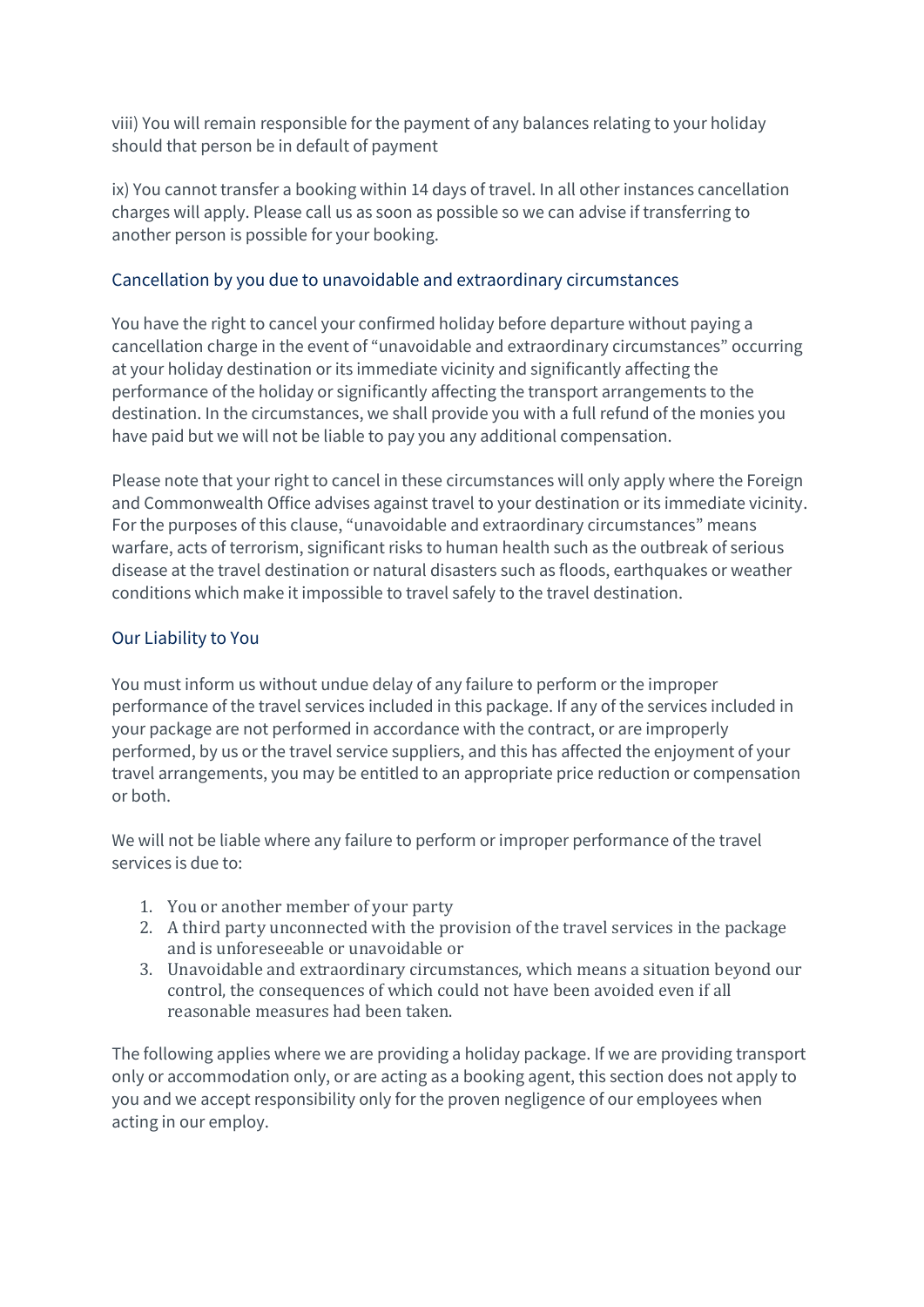Except where we are your booking agent, this section covers injury, illness or death whilst you are using the holiday services that we have arranged. We do not have any direct control over the way our suppliers provide their services but everyone employed or contracted by us is expected to carry out their duties properly. If they fail to carry out their duties properly or at all and that fault results in your injury, illness or death we may make a payment to you which would be similar to one you would receive under English law in an English court.

We have taken all reasonable care to ensure that the services that make up your holiday are provided by reputable suppliers and businesses. These organisations follow local and national regulations and laws of the country in which they operate. However, overseas safety standards often differ from those in the UK and in some instances may not yet meet EU fire safety recommendations. Our obligations in regard to reasonable care and due diligence will be deemed to have been complied with when provision has conformed with local regulation or, in the absence of this, local custom.

Our liability, except in cases involving death, injury or illness, shall be limited to a maximum of three times the cost of your travel arrangements. Our liability will also be limited in accordance with and/or in an identical manner to:

(a) The contractual terms of the companies that provide the transportation for your travel arrangements. These terms are incorporated into this contract; and

(b) Any relevant international convention, for example (but not limited to) the Montreal Convention in respect of travel by air, the Athens Convention in respect of travel by sea, the Berne Convention in respect of travel by rail and the Paris Convention in respect of the provision of accommodation, which limit the amount of compensation that you can claim for death, injury, delay to passengers and loss, damage and delay to luggage. We are to be regarded as having all benefit of any limitation of compensation contained in these or any conventions.

You can ask for copies of the transport companies' contractual terms, or the international conventions, from our offices (3 Vencourt Place, London, W6 9NU. Telephone 0330 102 8004).

We will make such payments for injury, illness or death provided that you accept that:

i) You must bring your injury or illness to the attention of the supplier and ourselves whilst in resort and as soon as possible. You must also write to us regarding your claim within 3 months of coming home from the holiday to allow us the opportunity of investigating it properly ii) You must include a letter from your GP regarding your illness or injury iii) You must transfer to us the rights you have against the supplier/other person iv) You must cooperate fully if we or our insurers wish to enforce these rights v) Any payments we make may be limited in accordance with international conventions

## Your Liability to Us

The accommodation we have booked on your behalf is available for use only by those persons included on the booking, unless otherwise agreed by us in writing prior to your departure for your holiday.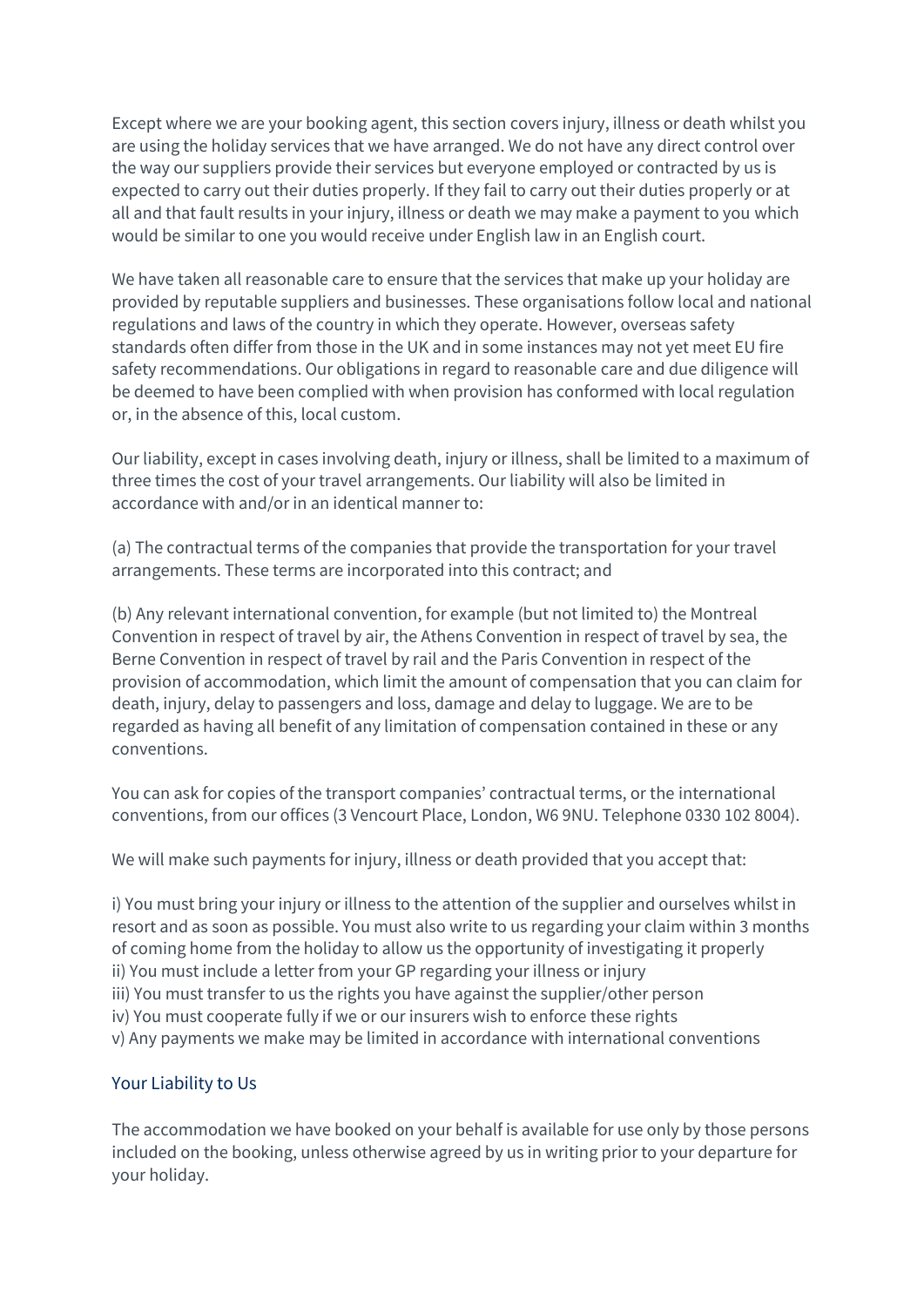We have a duty to ensure that guests do not suffer damage caused by preceding guests, so it is a condition of booking that whilst on holiday you are responsible for any damage caused to your accommodation, or other facilities or equipment you use (except by persons not known to you or us and unconnected with the contract between us).

We appreciate that normal usage causes wear upon furniture, fixtures and fittings and this is always taken into consideration, but actual damage caused by guests, either by accident or negligence, must be paid for. You are responsible for meeting any charges levied by either the owner, provider or Skiworld to rectify such situations. If the cost is not known an estimated cost must be paid, and any overpayment will be reimbursed when actual costs are known. Similarly, in the event that the estimated cost falls short of the actual cost, we reserve the right to request the balance from you and will require you to give a signed undertaking to reimburse us with the difference within 21 days of your return. If no payment is made in resort, you will be required to give a signed undertaking to reimburse us within 21 days of your return. You may be denied boarding of the homebound aircraft in the event of an unreasonable refusal either to pay in resort or give such an undertaking.

Party leaders are responsible for their groups. We reserve the right to request a damage deposit or take a credit card imprint on arrival at your chalet or lodge.

If you are booking a Skiworld chalet or lodge with us, you acknowledge and accept that booking such a style of holiday (home from home) is not the same as booking 'a hotel'. Specifically, you accept that the staff are largely young, seasonal workers from all walks of life, and not hospitality professionals, and you undertake to travel with realistic expectations and a degree of tolerance for minor issues which might occasionally fall short of perfection.

## Travel arrangements

When completing your Advanced Passenger Information (API), we will ask you for a mobile telephone number that we may use in the event of delays to our travel arrangements, so that we may keep you as informed as possible. If you wish to be kept up-to-date with such information, please provide us with a mobile telephone number that will be switched on at such times. If we send auto-generated text messages to your mobile you may incur a charge from your service provider. Your mobile number will not be used for marketing purposes unless you have given us permission to do so.

If you have booked through a Travel Agent and they give us their own telephone contact details, in doing so they assume responsibility to act as a conduit of any information received via our text message service and pass any such information on to you.

All flight arrangements are made under our own Air Travel Organiser's Licence number 2036.

The baggage allowance for most of our flights is as advised with your e-tickets (normally 15- 20kgs per person, excluding infants) and it must not be exceeded in any circumstances, or check-in staff may levy excess baggage charges or be unable to place your luggage on the flight. Baggage allowance on scheduled flights is limited to one piece of hold baggage per person (excluding infants) and weight restrictions should be checked with us at the time of booking, as they may differ from those published by the airlines themselves. If you are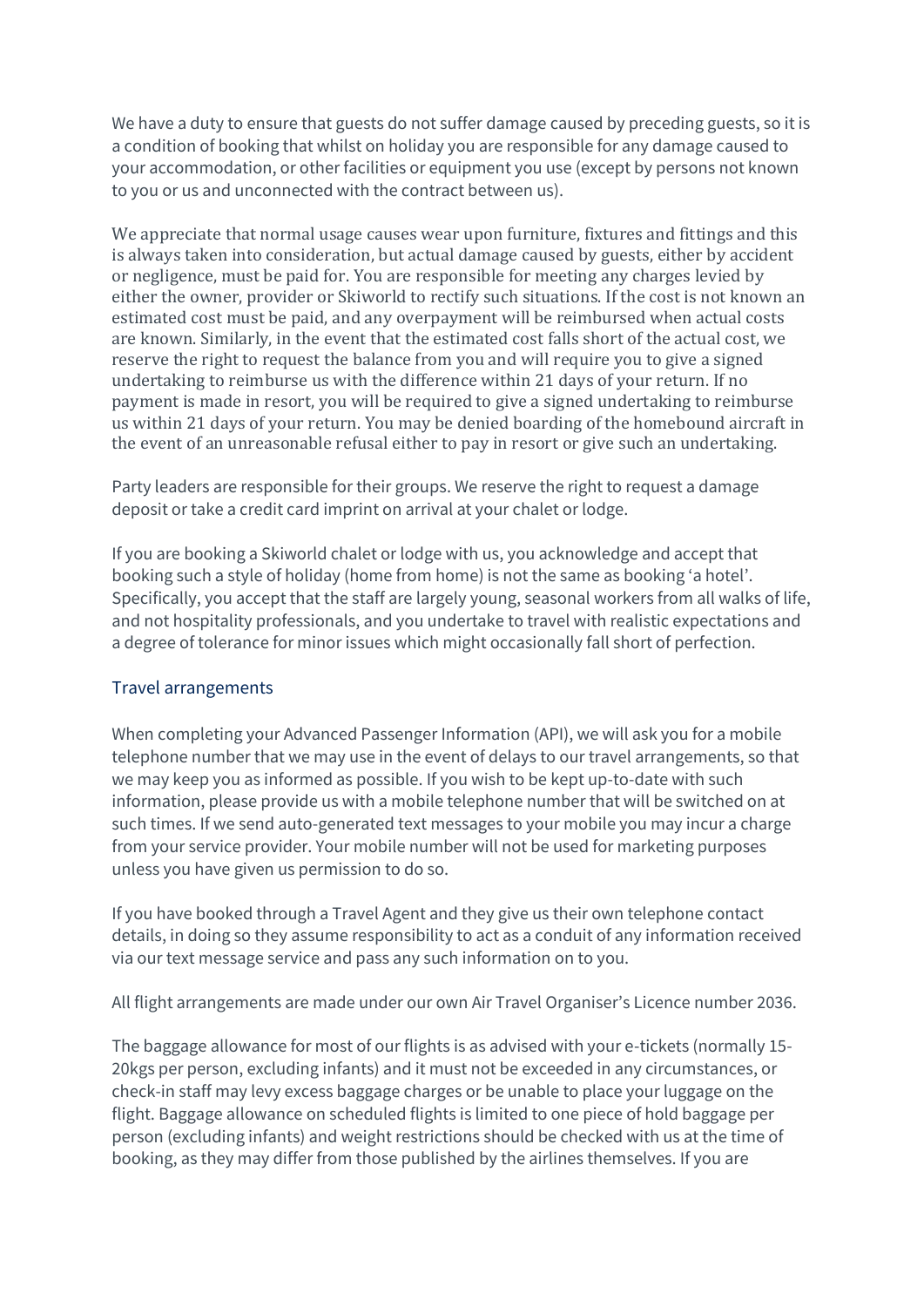travelling on a low cost airline (e.g. easyJet) we will automatically reserve the carriage of one piece of baggage for you.

When you travel by air, land or on water, the relevant carrier's Conditions of Carriage will apply to your journey, some of which may limit liability, as set out under 'Our Liability to you'. All land and air travel arrangements, airlines, aircraft types, timings, routings and arrival airports are provisional until confirmed with our e-tickets and may change after this due to circumstances beyond our control.

Most of our flights operate on a 'Buy-on-Board' basis for snacks and drinks, but we cannot guarantee that this service will always be available or that the airline will cater for special dietary requirements.

Operational decisions may be taken by carriers and/or airports and other such authorities, resulting in delays, diversions or re-scheduling. As this is not within our control, we cannot accept liability for such situations. In unavoidable or extraordinary circumstances, such as severe weather conditions or industrial disputes, we reserve the right to substitute airlines/aircraft and make any necessary alteration to your travel arrangements, including a change of airport and method of carriage, to enable us to fulfil our package holiday promise to transport you to and from the resort or your UK departure airport.

We are also obliged to bring to your attention the existence of a "community list" of airlines that are banned from operating within the EU. To view it go to www.europa.eu and search on banned airlines.

Pregnant women are usually eligible to fly up to the 28th week of pregnancy on the date of return travel, but as this may vary, please check with both your doctor and the relevant airline.

Children under 2 years of age on the return date of travel must sit on a parent's lap and are not entitled to a luggage allowance or catering. Civil Aviation Authority regulations dictate that a child of 2 years or older on date of return travel must have his or her own air seat, and will otherwise be denied boarding by the airline. Such a child must be booked and priced accordingly for the entirety of the holiday.

In the majority of cases, seat allocations are handled by the airline, not us and seats together cannot be guaranteed in all cases, particularly if you arrive later for check-in, although checkin staff and cabin crew will do their best. Clearly, when a flight is full for example, it may be physically impossible to seat every single passenger as they would wish.

## Flight and Other Travel Changes, Delays and Diversions

If you or any member of your party misses your flight or other transport arrangement, it is cancelled or you are subject to a delay of over three hours for any reason, you must contact us and the airline or other transport supplier concerned immediately. Under EU Law, you have rights in some circumstances to refunds and/or compensation from the airline in cases of denied boarding, cancellation or delay to flights.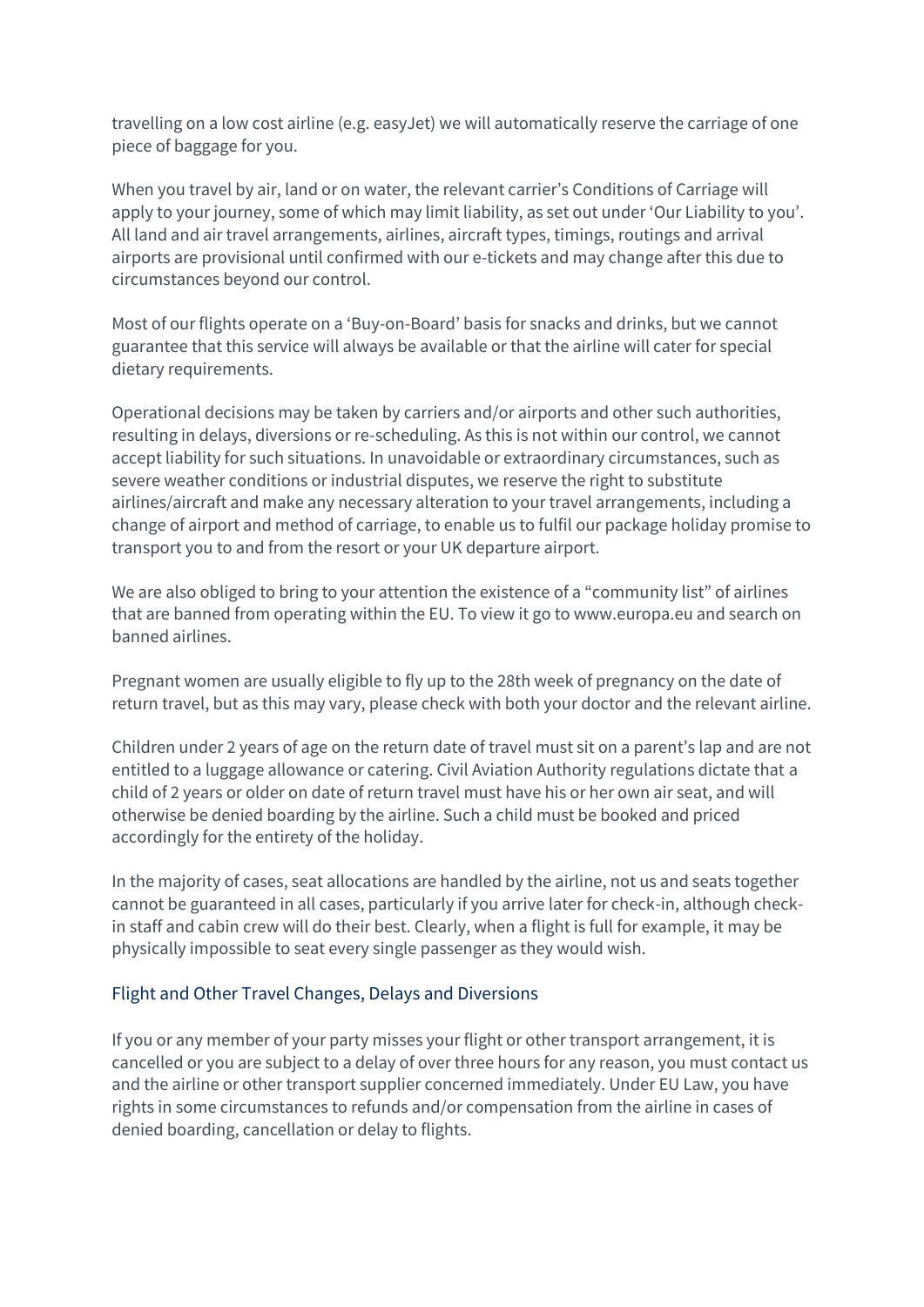Full details of these rights will be publicised at EU airports and will also be available from airlines. If the airline does not comply with these rules, you should complain to the Civil Aviation Authority at [www.caa.co.uk/passengers](http://www.caa.co.uk/passengers). Reimbursement in such cases is the responsibility of the airline and will not automatically entitle you to a refund of your holiday price from us. If, for any reason, you do not claim against the airline and make a claim for compensation from us, you must, at the time of payment of any compensation to you, make a complete assignment to us of the rights you have against the airline in relation to the claim that gives rise to that compensation payment.

A delay or cancellation to your flight does not automatically entitle you to cancel any other arrangements even where those arrangements have been made in conjunction with your flight. We cannot offer compensation for inconvenience or loss of holiday time caused by flight delays, flight diversions, road/weather conditions or curtailment regardless of how caused. Similarly, it is not possible to obtain refunds for any unused accommodation or facilities or for losses, costs and expenses of other travel/accommodation arrangements outside of the package holiday resulting from flight changes, delays or diversions, which should be claimed on your own insurance policy.

Very rarely we may be forced by, for example, adverse weather conditions or road closures (not necessarily in your chosen resort) to make alternative arrangements and in the interests of safety for your outward and/or return journey (generally at the point of flight departure and dependent upon availability of local facilities) the cost of which, if not covered by the airline, must be claimed on your own travel insurance. In such circumstances we will endeavour to provide reasonable assistance with alternative arrangements, but you will not be entitled to additional compensation.

If you are using connecting or internal flights either outbound or homebound to connect with our flights and experience a delay, we ask that you telephone us to inform us of your amended travel arrangements. Relevant contact details can be found on our website or in your predeparture information.

Please note that we do not accept responsibility in the event of any delay to, or if you miss, connecting flights or other services that have not been booked through us. If you are booking connecting flights, we would recommend that you purchase a ticket which may allow a degree of flexibility in the event of any delay or change to your advertised flight timings.

If your flight is delayed resulting in late arrival in resort (i.e. after 9pm) you will usually be offered a cold plate or a reduced menu on arrival.

On your return journey to the UK our obligation, particularly in a force majeure situation, is to provide transportation back to your original UK departure airport. To do this we reserve the right to substitute airlines/aircraft and make any necessary alteration to your travel arrangements, including a change of method of carriage. Return flights may be arranged to an alternative airport in the UK with onward surface transportation to your original airport. Where it is impossible for you to return to your departure point as per the agreed return date of your package, due to "unavoidable or extraordinary circumstances", we shall provide you with any necessary accommodation (where possible, of a comparable standard) for a period not exceeding three nights per person. Please note that the three night cap does not apply to persons with reduced mobility, pregnant women or unaccompanied minors, nor to persons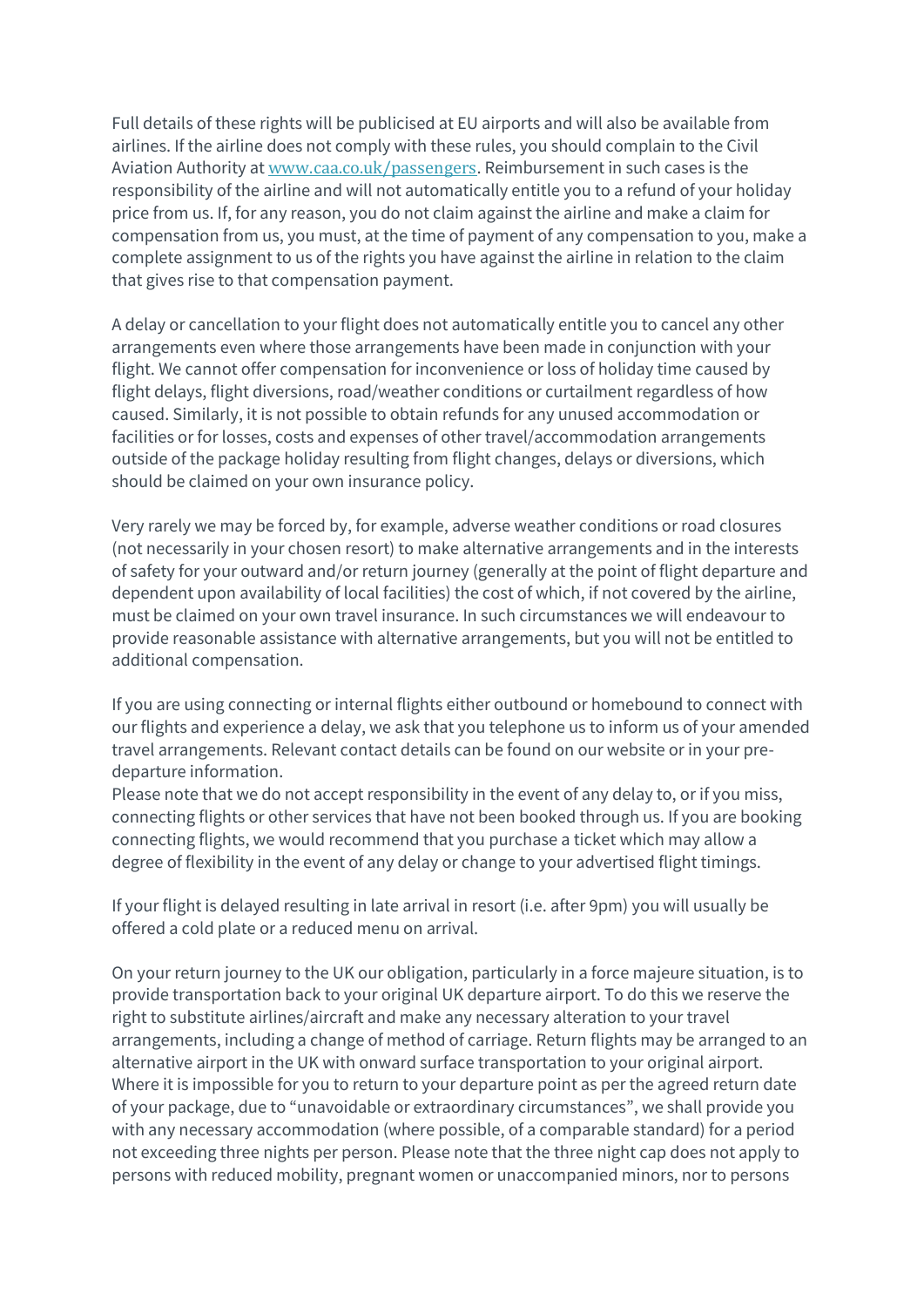needing specific medical assistance, provided we have been notified of these particular needs in advance.

For the purposes of this clause, "unavoidable and extraordinary circumstances" mean warfare, acts of terrorism, significant risks to human health such as the outbreak of a serious disease at the travel destination or natural disasters such as floods, earthquakes or weather conditions which make it impossible to travel safely back to your departure point. We will not accept responsibility for alternative travel arrangements you choose to make yourself and in no circumstances will we accept responsibility for loss of earnings or professional fees.

# Problems or Holiday Complaints

## Your Action

We want your holiday to be as enjoyable as possible, but occasionally even the best-laid plans can go wrong. In the unlikely event of there being something not to your liking whilst on holiday, we aim to resolve it as quickly and amicably as possible.

In order to resolve problems we ask:

(i) That you must **report it immediately** to the relevant supplier of the services in question and to our Resort Host or other member of Skiworld staff, thereby giving them the opportunity to try to remedy the problem as promptly as we can. Details of who to contact at Skiworld will be on your Skiworld itinerary.

Part of this reporting procedure is that you complete a form in resort so all parties are clear on the precise nature of the issues involved. It is an express condition of your contract with us that this simple procedure is followed. If you fail to follow this procedure we will have been deprived of the opportunity to investigate and rectify your complaint whilst you were in resort (which is always our aim) and this may affect your rights under this contract.

(ii) If you are still dissatisfied we ask that you write to us giving details of your complaint. (Customer Services, Skiworld, 3 Vencourt Place, London W6 9NU or [customers@skiworld.co.uk](mailto:customers@skiworld.co.uk)). We ask that you do so within 28 days of your return quoting your booking reference and providing details of your dissatisfaction. We will acknowledge your letter and investigate the points you raised and reply within 28 days.

We do not automatically follow up a report made in resort as in most cases these are resolved. We do not issue refunds in resort as we feel it is important that all the relevant information is gathered in fairness to all involved. Our Representatives are not authorised to promise or make payments or to vary the terms, conditions or information on the Skiworld website.

Please note: We accept no responsibility for any inconvenience or upset caused to you by the actions or behaviour of other guests.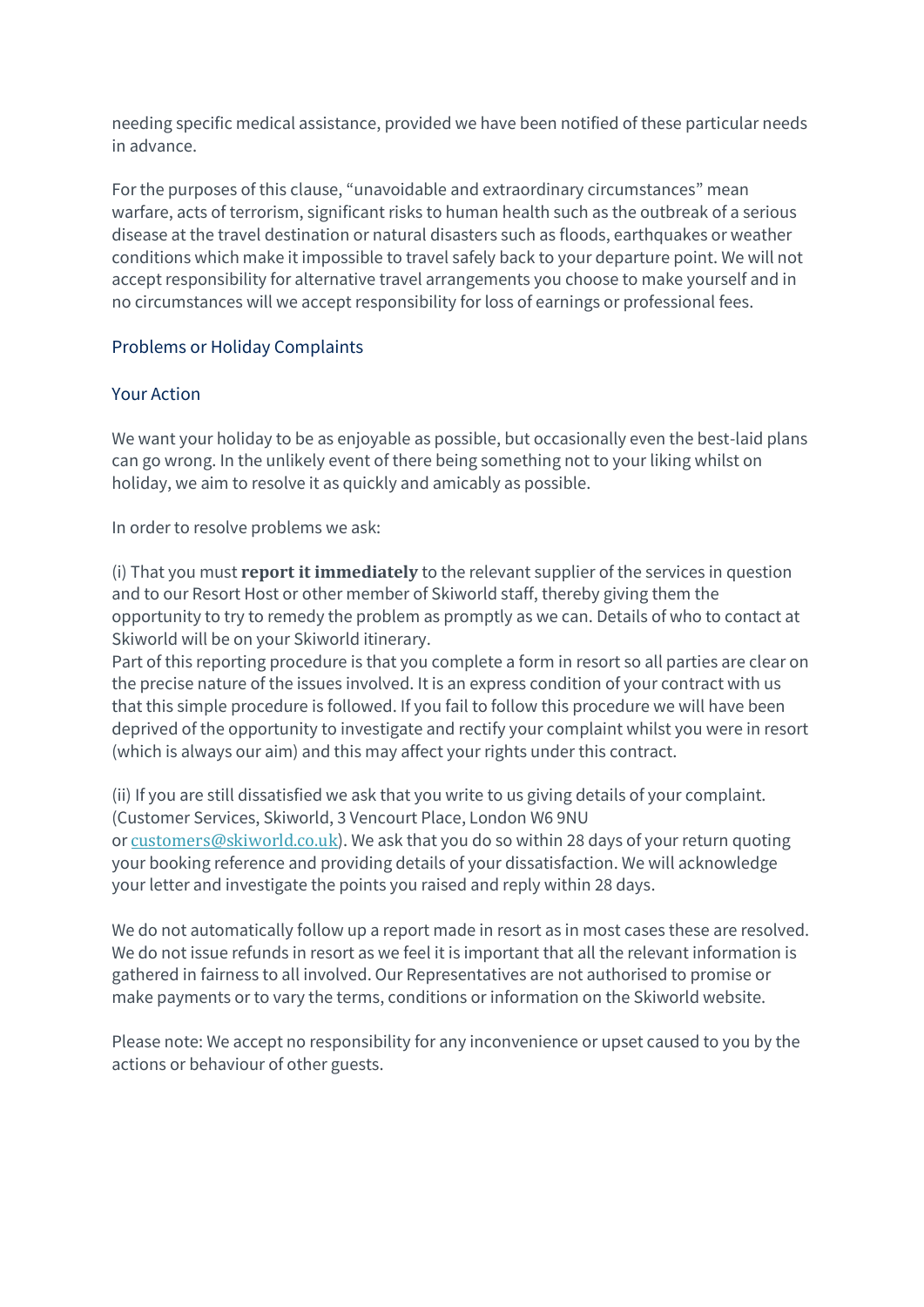# Our Action

All written correspondence to our London office is acknowledged and we will reply within 28 days. If we have not been able to finish our investigation after 28 days we will write to you advising you as to our progress.

We can usually sort out any complaints you have. In the event of us not being able to agree we can offer you ABTA's scheme for the resolution of disputes which is approved by the Chartered Trading Standards Institute. Go to [www.abta.com](http://www.abta.com/) to use this simple procedure and to find out more.

## Additional Assistance

If you are in difficulty whilst on holiday and ask us to help, we will provide appropriate assistance in particular by providing information on health services, local authorities and consular assistance. We will help you with alternative arrangements and you must pay any costs incurred if the difficulty is your fault.

If the contract we have with you is not performed or is improperly performed as a result of failures attributable to a third party unconnected with the provision of the services, or as a result of failures due to unusual and unforeseeable circumstances beyond our control, the consequences of which could not have been avoided even if all due care had been exercised, or an event which we or our suppliers, even with all due care, could not foresee or forestall, and you suffer an injury or other material loss, we will offer you such prompt assistance as is reasonable in the circumstances as long as the following requirements are met: i) You must tell us and the supplier involved whilst you are in resort and write to us within three months of your return from holiday. ii) You must make a claim under your insurance policy's legal expenses section (or other if appropriate), send us proof of this claim and repay us the money to cover our expenses if and when your claim is successful.

#### Your Accommodation

Only those people named on your confirmation invoice can use the accommodation or transport (or other service) arranged by us. You are not permitted to share accommodation or transport with anyone else.

All clients undertake not to damage their accommodation, and to abide by local regulations (especially in relation to noise). Clients are liable for the cost of any damage or loss and Skiworld shall be entitled to recover costs from the client if necessary before homebound transfer. The party leader shall be liable in the first instance for any claims against the party. You or your party may be denied boarding if you refuse to pay or to undertake a commitment to pay on your return.

**N.B:** For your comfort and safety, Skiworld reserves the right to only allow access to approved third party suppliers offering goods and services within our properties.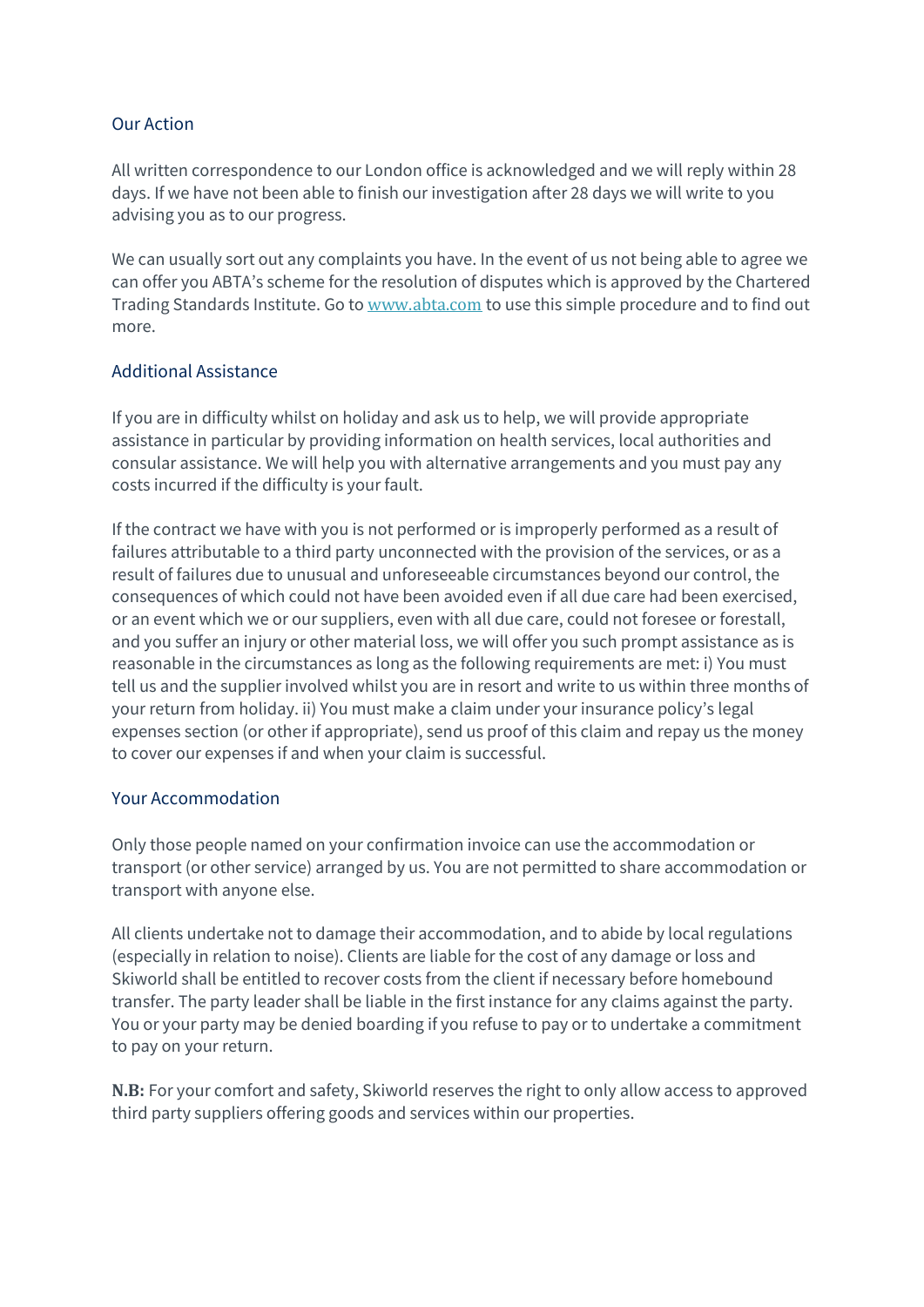## Your Conduct

We reserve the right to refuse to accept you as a customer or to continue dealing with you if your behaviour is disruptive or affects or threatens to affect other travellers or is threatening, disruptive or abusive towards our staff either in the UK or abroad (this includes on the telephone or in writing).

If any of those in charge of operating our holidays such as flight staff or our resort staff, or an accommodation owner, manager or supplier's representative consider you or any of your party to be disruptive, they can refuse to allow you to proceed with your travel arrangements. If this means you are prevented from boarding your outbound flight, we will consider your booking cancelled and the appropriate cancellation charges will apply. If this occurs abroad, you will become responsible for sourcing your own accommodation and flight home including alternative arrangements for those who will not travel without you. These decisions are of course not taken lightly and will usually be as a direct result of your antisocial behaviour or verbal or physical abuse or bullying of our staff, our suppliers or other guests, or if such behaviour is deemed likely to cause a disturbance to other guests.

We will accept no responsibility or liability in these circumstances and no refunds will be made or compensation paid to you or other party members who cannot continue their arrangements without you. We may also make a claim against you (and/or instigate criminal proceedings) if your behaviour has resulted in additional costs to us.

### Passport, visa and immigration requirements

Your specific passport and visa requirements, and any other immigration requirements, are your responsibility and you should confirm these with the relevant embassies/consulates before travel and possibly before booking. We do not accept any responsibility if you cannot travel because you have not complied with any passport, visa or immigration requirements.

## Accuracy of Information

All descriptions on our website or any printed material produced by us, or made orally or in writing are given in good faith based on information believed to be correct at the time. As information is prepared well in advance of the opening of ski resorts, it is inevitable that some details will change since content was prepared. This is outside our control.

We reserve the right to make changes to the information on our website and in our printed material and at the point of booking or as soon as they are made known to us. Our reservations team will have the most up-to-date information and we will do our utmost to notify you of changes before your departure. If changes occur after you have booked we will do our best to inform you however, we will limit the advice to what we feel is an important part of our contract or which we feel will affect the enjoyment of your holiday.

To help us do this, we ask that you advise us of any particular facilities that are important to you at the time of booking.

We will also post these amendments on our website so please check the details of your accommodation on [www.skiworld.co.uk](https://www.skiworld.co.uk/).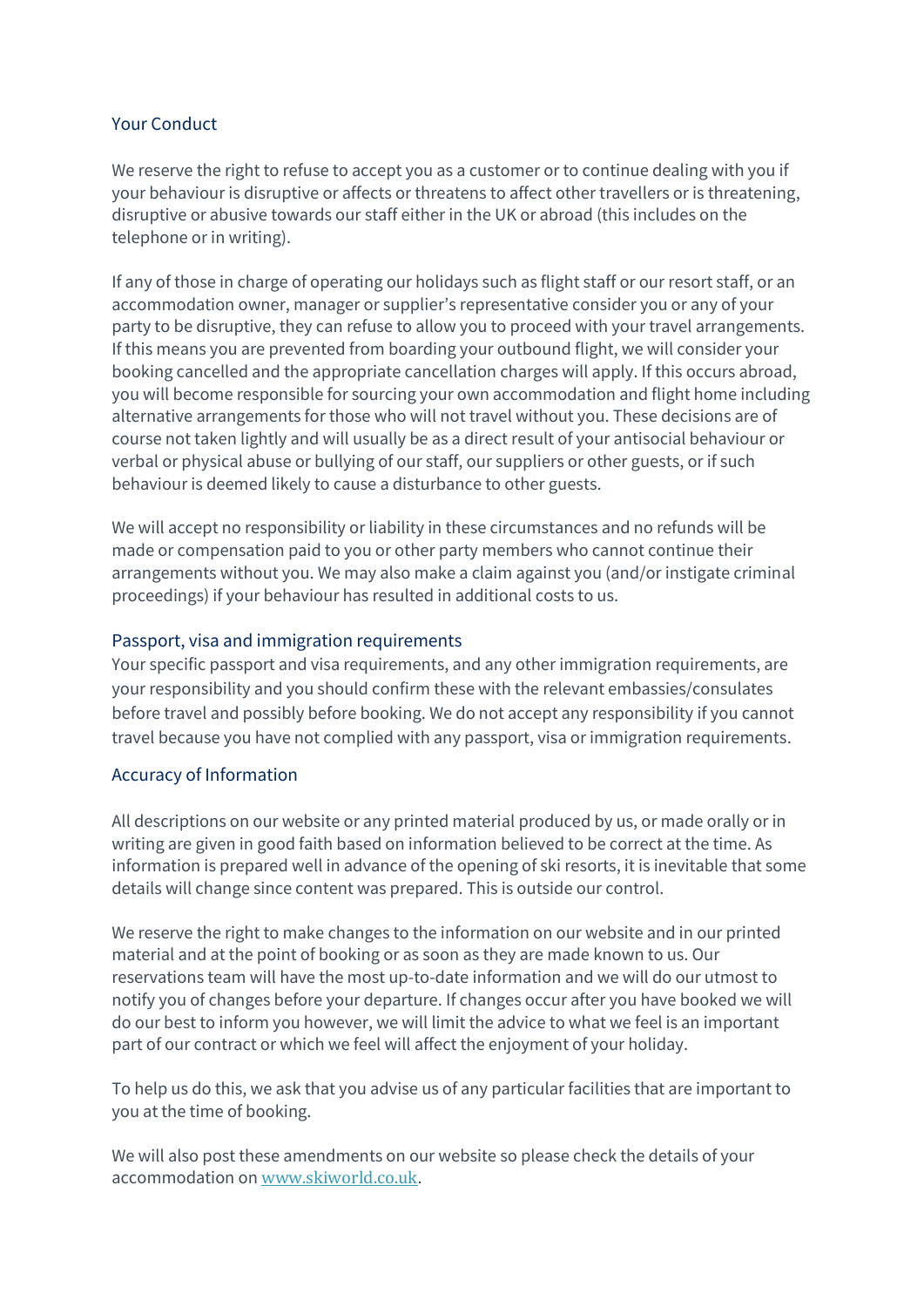Photographs of rooms represent the type of accommodation available but not all rooms will be the same shape, size or style, especially in privately owned chalets which are often people's homes. Please note that family rooms are not necessarily larger than the norm. Descriptions of apartments are a guide only, as all are individually owned and differ from one another.

If specific wine, drinks, food or toiletries mentioned on our website or in our printed material are unavailable locally or have been significantly increased in price, we reserve the right to substitute them for suitable alternatives.

We have taken great care and checked all the distances mentioned in our printed material and on our website. However, resort layouts can often be changed when the resorts open for the next winter season and such changes may affect the distances we have mentioned.

Our holidays may appear on websites not operated by us (such as travel agents). We do not accept responsibility or liability for advice or information given to you on a website not operated or maintained by us.

### Wi-Fi/Internet Access

In many mountain resorts, signal strength is limited throughout the village not just in individual properties and speeds are not as we are used to in most urban environments in the UK. Streaming of music or films is generally not possible.

Wi-Fi or internet access often belongs to the property/chalet owner and is therefore completely out of our control.

For any Wi-Fi access, regardless of the supplier, we cannot guarantee that it will be operative during your holiday, you will not be advised in advance if this facility is removed, and no compensation or refund will be paid if it is not available for whatever reason. Charges may apply in some properties and we will do our best to notify you of these.

#### Special Requests

We will always try to meet any special requests and to pass them to our suppliers. Your request will be shown on your invoice to indicate that a request has been made but this is not a guarantee that your request can be fulfilled. Please note that special requests do not form part of our contractual agreement and we will have no liability if they are not met. Due to the additional work required to process special request, we reserve the right to charge an administration fee of between £30 - £50 per person.

## Belongings and Lost Property

All your belongings remain your responsibility at all times and Skiworld cannot be held responsible for any items being mislaid, loaded onto wrong coaches, left behind etc. It is normally your responsibility to manage your baggage at all times including its transfer on and off transfer vehicles and to and from accommodation. No liability is accepted for misplacement of items, leaving items/luggage behind or mistaking someone else's luggage for your own or another guest/person taking your luggage off any transfer, believing it to be their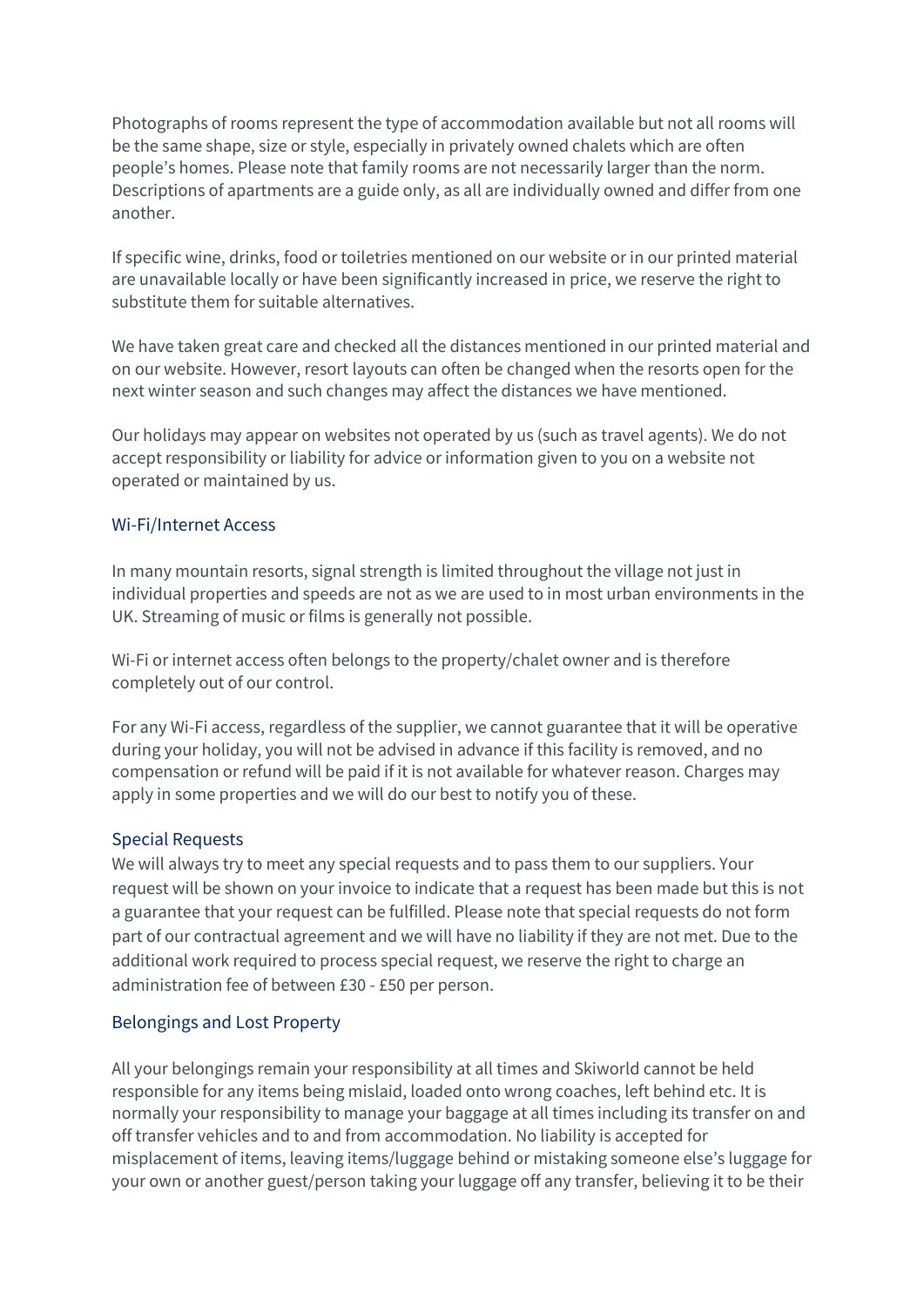own or otherwise. Skiworld accepts no responsibility for luggage lost or damaged by the airline or airport baggage handlers or coach drivers, and if this occurs, you should notify the service provider immediately of any problem that has arisen. You should contact the airline, airport or coach company directly and use your travel insurance for any resulting claim.

Whilst we do everything possible to locate lost property, we cannot guarantee to do so or to be able to arrange for your property to be returned.

Clients will need to contact our overseas office ([lostproperty@skiworld.co.uk](mailto:lostproperty@skiworld.co.uk)). If we are able to locate lost property and arrange for its return, all costs of so doing must be paid in advance along with an administration charge of £25. We cannot be held responsible for lost property whilst in transit to the UK howsoever this is arranged. We reserve the right to increase the administration charge for the return of lost property for bulky items with special dispatch costs.

### Ski Packs

We offer the facility to book ski packs (lift passes, equipment, ski carriage or tuition) in advance of your arrival in resort. It is important that you check that any extras are detailed on your invoice otherwise we cannot guarantee that these will be provided.

Please note that some extras (such as but not limited to ski carriage and lessons) are subject to availability, may be limited in scope and on a first come first served basis. This may also be the case if there are unexpected or unavoidable circumstances such as extreme weather conditions, or due to operational considerations by suppliers which is outside our control.

All the information in this section along with the descriptions of our ski pack elements contained in our printed material and on our website is correct at the time of going to press. We will notify you of any changes that we are made aware of, however, the service providers may make changes to their services due to operational considerations or unexpected or unavoidable circumstances of which we are not made aware. This is entirely beyond our control and in this instance service providers will have no further liability to you.

## Changes and cancellations to Ski Packs

Should you wish to cancel a pre-booked ski pack element, please be aware that in most instances cancellation fees are levied by the service providers (such as ski schools) and generally refunds of pre-booked items are not made. As these vary depending on the departure date please ask our office for details. Changes to bookings may not always be possible and may incur amendment fees.

As details of ski pack provisions are prepared many months in advance of the start of the ski season, occasionally changes may occur. We are not liable for these changes. Where a service provider is forced to cancel a booking they will endeavour to offer an alternative and, if accepted, any monies paid will be credited to this revised service.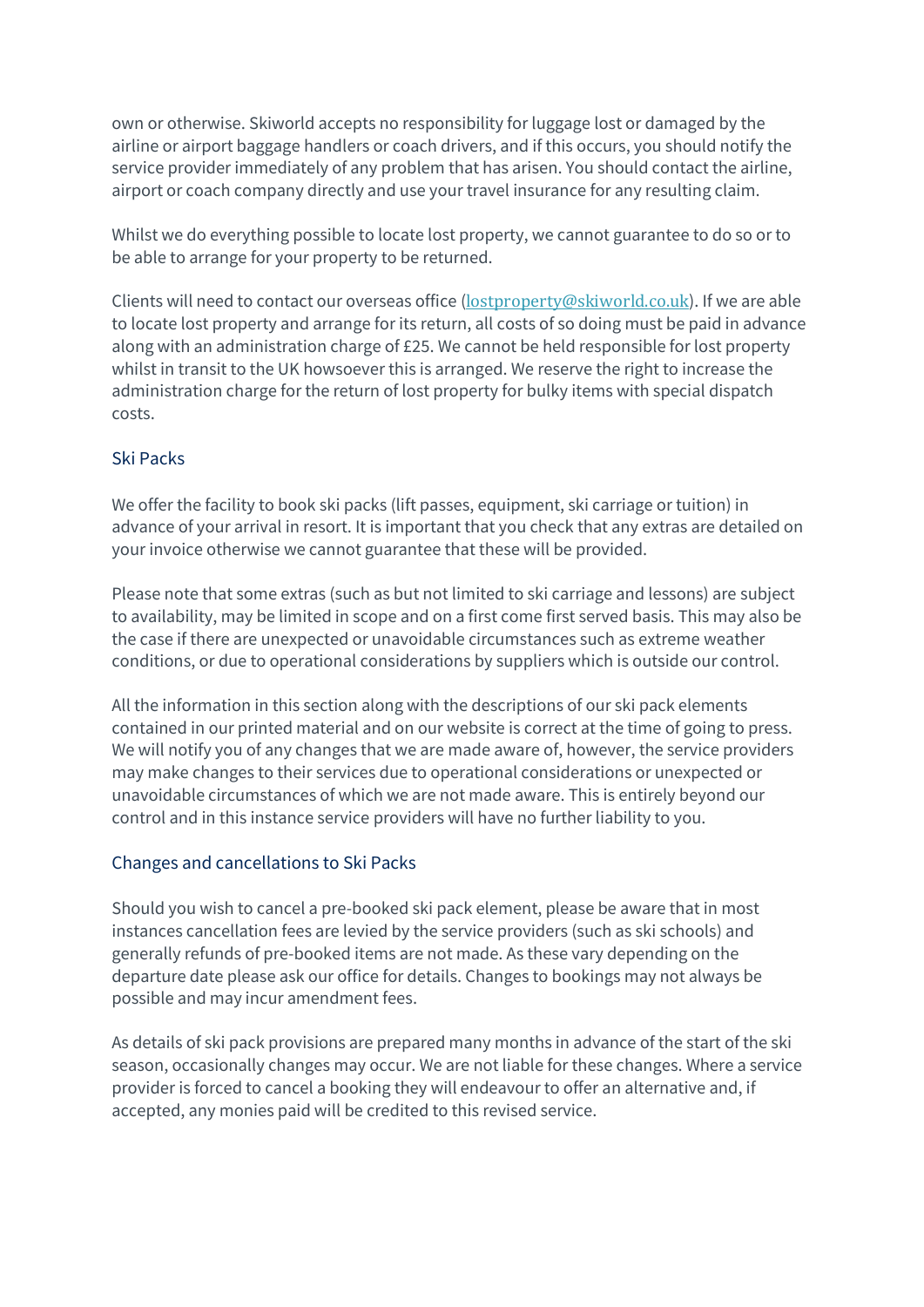### Ski Pack Prices

As our prices are in Sterling, we reserve the right to amend prices in line with changes in exchange rates. Such changes may apply prior to or at the time of booking or a surcharge may be applied to any pre-booked items to compensate them for alterations in currency exchange rates. We will notify you of such increases or surcharges. If any surcharge is greater than 8% of the cost of the booking, you will be entitled to cancel your booking and receive a full refund. You will have 7 days from the date of the issue of a surcharge notice to tell us if you wish to cancel your booking. Otherwise it will be assumed that you will pay the surcharge.

The prices of pre-booked items may be less or more than those in resort. We cannot guarantee a saving (or for example when a ski pass covers both low and high season). No refunds are given for differences in prices of pre-booked items and those in resort. Special offers and discounts may not be available in resort as they only apply to pre-booked items.

If you wish to add ski packs to your booking, we cannot guarantee that this can be done and such changes cannot always be accepted within 7 days prior to the date of departure. All ski packs are subject to availability and all offers are on a first come first served basis.

In all cases, no refunds can be given in resort for differences in price.

Proof of age or that you are a family (if surnames are different) may be required for any lift passes where discounts have been obtained for children, senior skiers or family passes.

### Insurance for Ski Packs

It is essential that your insurance covers you for hired equipment and lift passes. Many service providers offer top-up insurance and we recommend you take this. Details of this will be displayed in the shop and we recommend you read this.

If you are not satisfied with the service provided, you must in the very first instance contact our resort team or, if in a non-repped resort, the service provider. This ensures that they have the opportunity there and then to understand the nature of your concerns and to respond accordingly. Failure to register any issues means we (or the service provider) will have been robbed of the opportunity to rectify the situation and this may affect any claims thereafter.

#### Ski Lessons

If you know that you will require lessons, we advise you to pre-book regardless of the date of your holiday. Ski schools can get extremely busy and it is imperative that you book in advance to avoid disappointment – there are only a limited number of instructors and they can become completed booked up. This is particularly the case at Christmas, New Year, Half Terms and Easter.

The number of hours of lessons varies from resort to resort and this information is displayed on our website. Please ensure that you discuss your needs with our reservations or resort teams prior to booking, to ensure that the appropriate level is booked in advance as ski schools cannot always guarantee movements between classes.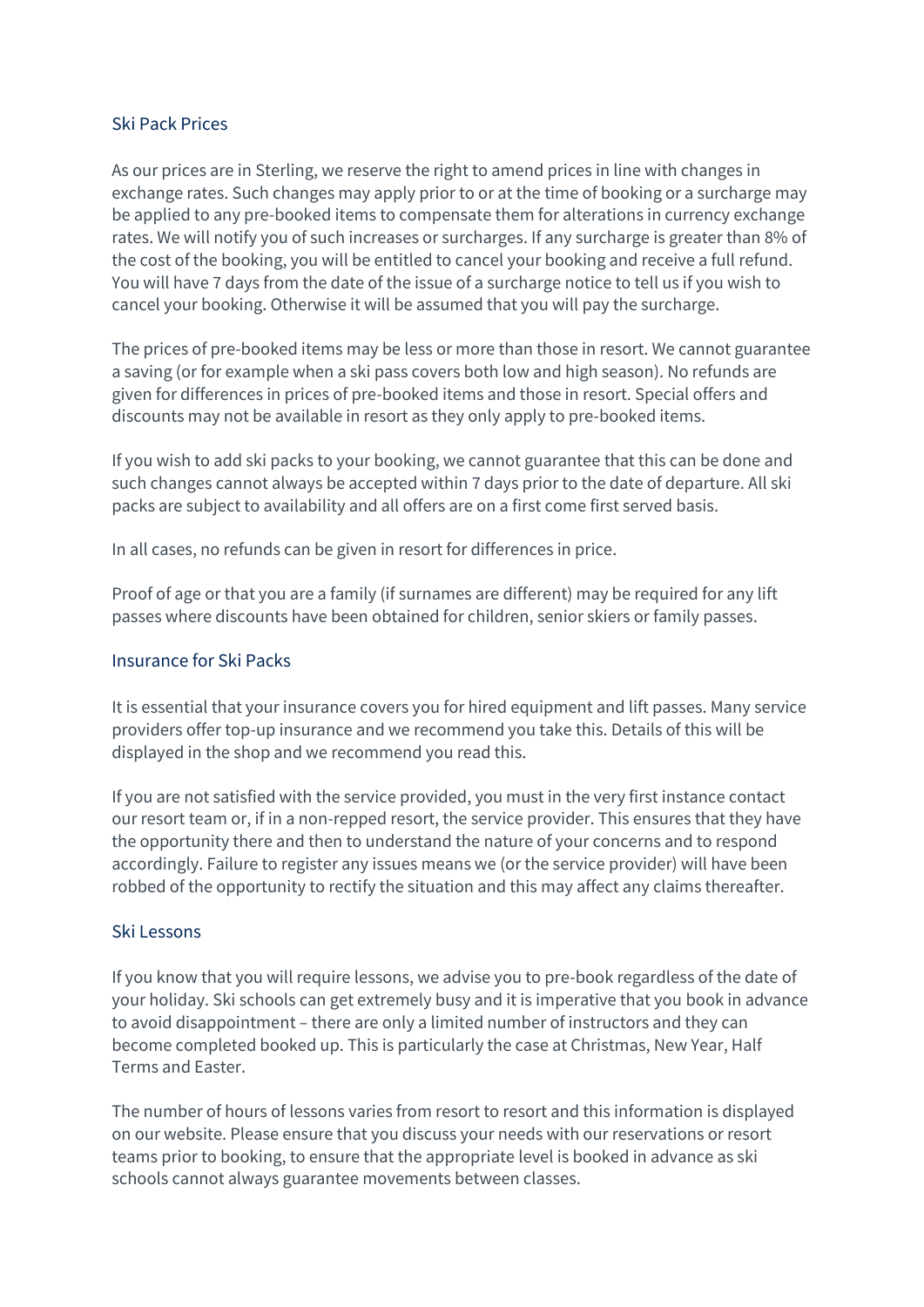Throughout the season, and in particular during the continental school holidays, the length, timing and availability of the ski school lessons can change with little warning.

Occasionally ski schools require a minimum number of guests book into a lesson in order for it to go ahead. In the unlikely event your lesson is cancelled due to low numbers, alternative arrangements will be offered if possible, however you will be responsible for any additional costs incurred. Alternative arrangements might not be for the same duration as originally booked, but will be to the same monetary value. The ski school price quoted is that of the ski school's standard group lessons.

There may be other nationalities in your group lessons.

The minimum age for learning to ski depends on the ski school's policy, facilities and the child's ability. Occasionally ski schools recommend that children under 6 learning to ski for the first time join a kindergarten in order to familiarise them in a more controlled environment.

## Excursions and Apres-Ski

Excursions or other tours and services not run by Skiworld that you may choose to book or pay for whilst you are on holiday are not part of your package holiday provided by us. We act as an agent on behalf of the providers of these services and as such have no liability for the act(s) or omissions of any of the service providers.

Written confirmation of your booking signifies that the service provider has entered into a contract with you that are subject to both these terms and conditions and those of the service provider. Any monies paid to us have been taken on behalf of the service provider.

For any excursion, other tour or service that you book, your contract will be with the operator (service provider) of the excursion or tour and not with us. The decision to take part in any such activity is entirely at your own discretion and risk. We are not responsible for the provision of the excursion or tour or for anything that happens during the course of its provision by the operator. All service providers reserve the right to revise elements of these conditions as necessary and we will notify you, on their behalf, of any such amendments. The contract between you and the service provider is governed by the law of the country where the service is performed.

The events we offer are often dependent on weather conditions and achieving a minimum number of participants. Therefore, the programmes offered may not always be available. Mentions of restaurants are merely indications that these facilities exist and that they are popular. Excursions or activities that you book and partake in locally are at your own risk and liability. It is important that you check that your insurance covers you for these activities.

# Changes and Holidays in Early or Late Season

Details of all services mentioned in our printed material or on the website, for example bus services in resort, are correct at the time of going to press. However, these may change once the resort has opened and we are not notified by the resort in advance of these changes.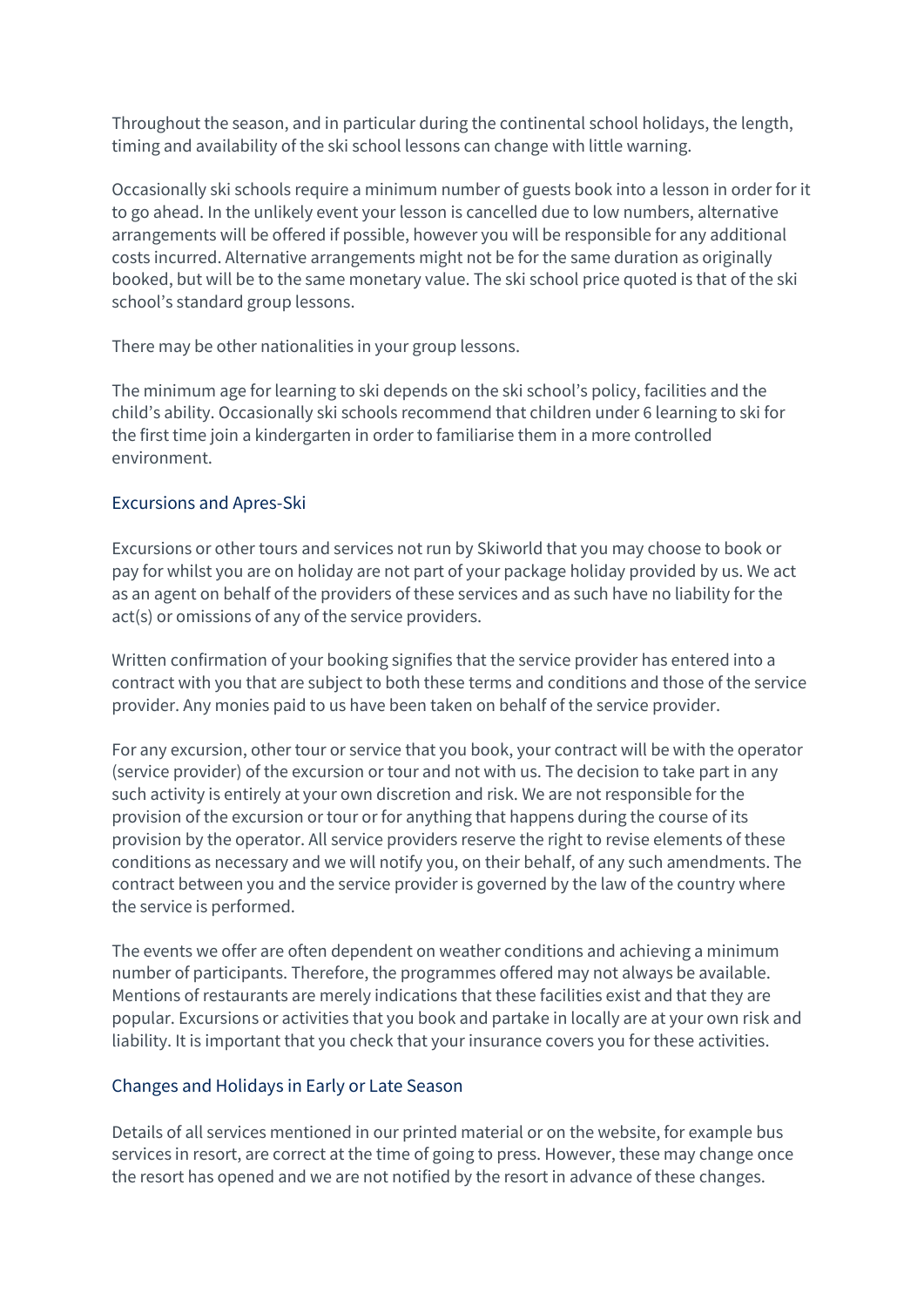Facilities such as lifts, shuttle bus services, saunas, ice rinks and swimming pools may not be operational at the beginning or the end of the season. This may also affect some of the facilities in your accommodation. This may be due to factors such as weather or the number of tourists in resort, repairs or redecoration. These decisions are often made on the spot by their operators and we are not always informed.

Where we do know we will do our utmost to let you know. At the beginning and at the end of the season building work in resorts may be taking place. We have no control over these building works and are not made aware of their start and finish times.

## Safety

The safety and wellbeing of our guests is of paramount importance to us. We continually strive to improve hygiene and safety standards in all our destinations. All our properties are obliged to meet local regulations although it is important to remember that even in European countries these may not match those in the UK, which are some of the most stringent in the world. In ski resorts particularly, many buildings are made of timber, often without separate fire escapes. We strongly advise that you and your party familiarise yourselves with your accommodation, safety procedures and location of fire extinguishers.

### Data Protection and Privacy

To see our full Privacy Policy please click [here.](https://www.skiworld.co.uk/customer-services/Privacy-policy)

## **BREXIT and transition and the possible consequences for bookings**

For our most up to date advice to travellers please read the following page:

## [www.skiworld.co.uk/eu-referendum](http://www.skiworld.co.uk/eu-referendum)

It is possible that various consequences of Brexit, the lead up to it and/or a transition period may affect the performance of our contract with you. We are aware that for some of our guests between the date on which you book your chosen holiday arrangements and the actual performance of those arrangements the UK will be changing its relations with the EU and latterly cease to be a member state of the European Union. The situation is fluid and currently we have little idea how our future relationship with the EU will unfold and how this will affect travel in Europe or the holiday arrangements we are offering.

We know nothing of the likelihood of the introduction of new laws or of existing laws ceasing to apply or changes in current legislation or the timescales for any of these. Any of these changes may restrict or entirely prevent our ability to provide you with certain services that make up your chosen arrangements. At present, the changes in law that we consider are most likely to occur and, in turn, affect your chosen arrangements are:

a) A potential inability for the United Kingdom as a whole (and ourselves, for the purpose of this clause and your chosen arrangements) to rely on the free movement of workers and, in particular, the Posted Workers Directive. The result of this may be that we are unable to provide you with certain services that make up your chosen arrangements, such as the provision of a local representative, chalet and Lodge hosts etc.